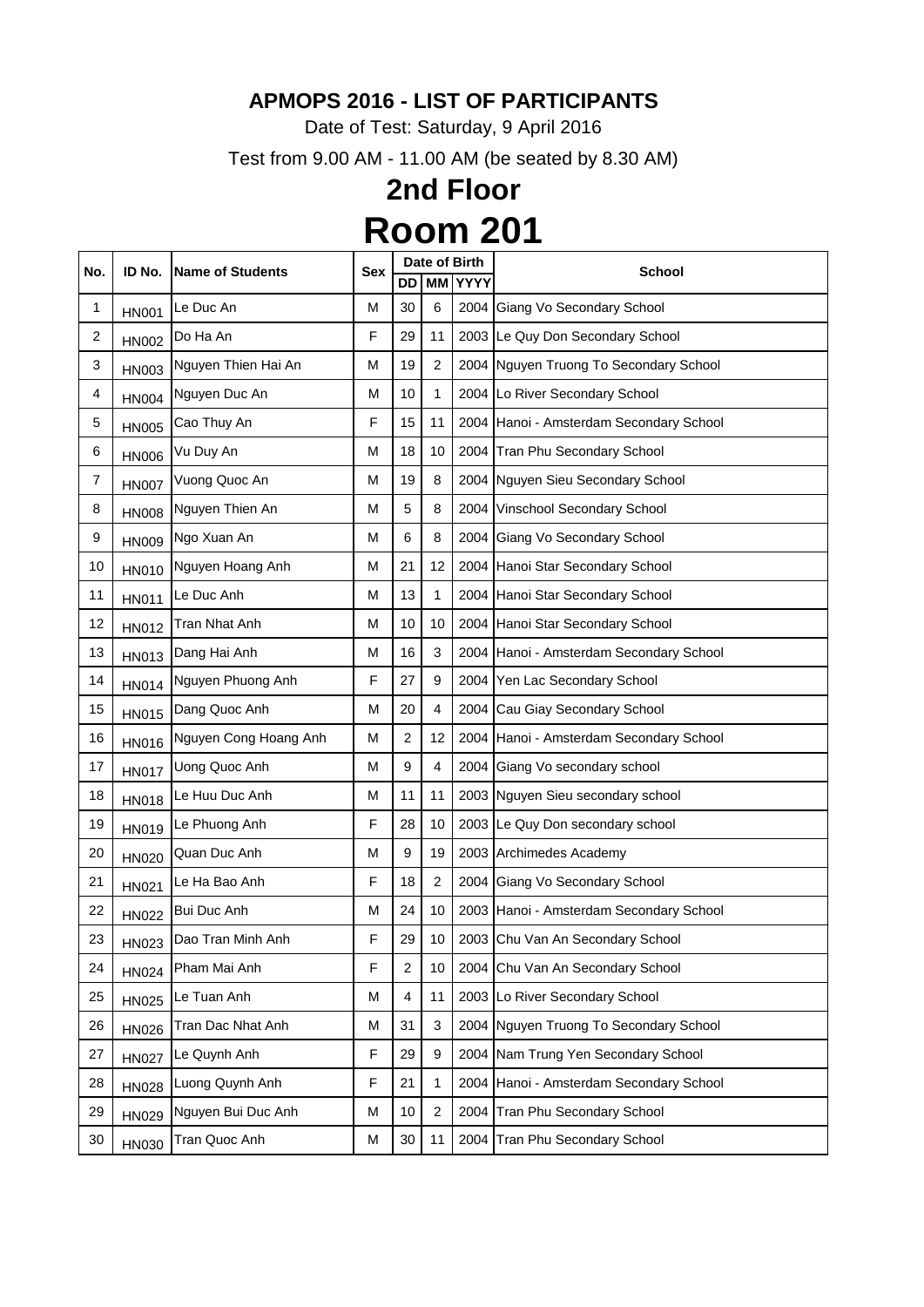Date of Test: Saturday, 9 April 2016

Test from 9.00 AM - 11.00 AM (be seated by 8.30 AM)

### **2nd Floor Room 202**

|     |              | <b>Name of Students</b>    |            |                |                | Date of Birth  |                                         |
|-----|--------------|----------------------------|------------|----------------|----------------|----------------|-----------------------------------------|
| No. | ID No.       |                            | <b>Sex</b> | DD.            |                | <b>MM YYYY</b> | <b>School</b>                           |
| 1   | <b>HN031</b> | Le Dinh Anh                | М          | 5              | 3              |                | 2004 Hanoi - Amsterdam Secondary School |
| 2   | <b>HN032</b> | Nguyen Phuong Anh          | F          | 21             | 6              |                | 2004 Tran Phu Secondary School          |
| 3   | <b>HN033</b> | Trieu Phuong Anh           | F          | 24             | 10             |                | 2004 Tran Phu Secondary School          |
| 4   | HN034        | Duong Tran Hoang Anh       | M          | 26             | 8              |                | 2003 Nguyen Sieu Secondary School       |
| 5   | <b>HN035</b> | Le Ngoc My Anh             | F          | 14             | 3              |                | 2004 Nguyen Sieu Secondary School       |
| 6   | <b>HN036</b> | Le Duc Anh                 | M          | 9              | $\overline{2}$ |                | 2004 Nguyen Sieu Secondary School       |
| 7   | <b>HN037</b> | Thai Bao Anh               | F          | 4              | 4              |                | 2004 Nguyen Sieu Secondary School       |
| 8   | <b>HN038</b> | Nguyen Que Anh             | F          | 21             | 9              |                | 2004 Nguyen Sieu Secondary School       |
| 9   | HN039        | Le Phuong Anh              | F          | 19             | 8              |                | 2004 Hanoi - Amsterdam Secondary School |
| 10  | <b>HN040</b> | Dao Viet Anh               | M          | 20             | $\overline{7}$ |                | 2003 Nam Tu Liem Secondary School       |
| 11  | <b>HN041</b> | Nguyen Quang Anh           | M          | 22             | $\overline{2}$ |                | 2004 Dai Kim Secondary School           |
| 12  | <b>HN042</b> | Nguyen Duc Anh             | M          | 23             | 12             |                | 2003 Ngo Si Lien Secondary School       |
| 13  | HN043        | Nguyen Thi Ngoc Anh        | F          | 16             | $\overline{2}$ |                | 2004 Yen Lac Secondary School           |
| 14  | <b>HN044</b> | Pham Tran Minh Anh         | F          | 1              | 11             |                | 2003 Archimedes Academy                 |
| 15  | <b>HN045</b> | Tran Phuong Anh            | F          | 8              | 6              |                | 2004 Tran Dai Nghia Gifted School       |
| 16  | <b>HN046</b> | Hoang Viet Bach            | M          | 8              | 11             |                | 2004 Giang Vo Secondary School          |
| 17  | <b>HN047</b> | Phan Tran Viet Bach        | M          | 31             | 1              |                | 2004 Hanoi - Amsterdam Secondary School |
| 18  | <b>HN048</b> | Tran Xuan Bach             | M          | 13             | 5              |                | 2005 Doan Thi Diem Secondary school     |
| 19  | <b>HN049</b> | Le Xuan Bach               | M          | 10             | 1              |                | 2004 Cau Giay Secondary School          |
| 20  |              | HN050 Nguyen Doan Hai Bang | M          | 8              | $\mathcal{P}$  |                | 2004 Tran Dai Nghia Gifted School       |
| 21  | <b>HN051</b> | Tran Gia Bao               | M          | 1              | 7              |                | 2003 Giang Vo Secondary School          |
| 22  | <b>HN052</b> | Do Hoang Quoc Bao          | M          | 11             | 1              |                | 2004 Hanoi - Amsterdam Secondary School |
| 23  | <b>HN053</b> | To Thien Bao               | M          | 19             | 9              |                | 2004 Hanoi Star Secondary School        |
| 24  | <b>HN054</b> | Ho Gia Bao                 | M          | $\overline{2}$ | 3              |                | 2004 Tran Phu Secondary School          |
| 25  | <b>HN055</b> | Nguyen Ngoc Bao            | М          | 10             | 3              |                | 2004 Nguyen Sieu Secondary School       |
| 26  | <b>HN056</b> | Nguyen Gia Bao             | M          | 8              | 3              |                | 2004 Chu Van An Secondary School        |
| 27  | <b>HN057</b> | Nguyen Le Hoa Binh         | М          | 23             | 6              |                | 2004 Newton Grammar School              |
| 28  | <b>HN058</b> | Mai Ha Thanh Binh          | F          | 12             | 6              |                | 2004 Nguyen Sieu Secondary School       |
| 29  | <b>HN059</b> | Huynh Vu Quoc Binh         | M          | 8              | 9              |                | 2004 Tran Dai Nghia Gifted School       |
| 30  | <b>HN060</b> | Nguyen Thanh Binh          | F          | 22             | 5              | 2004           | Cau Giay Secondary School               |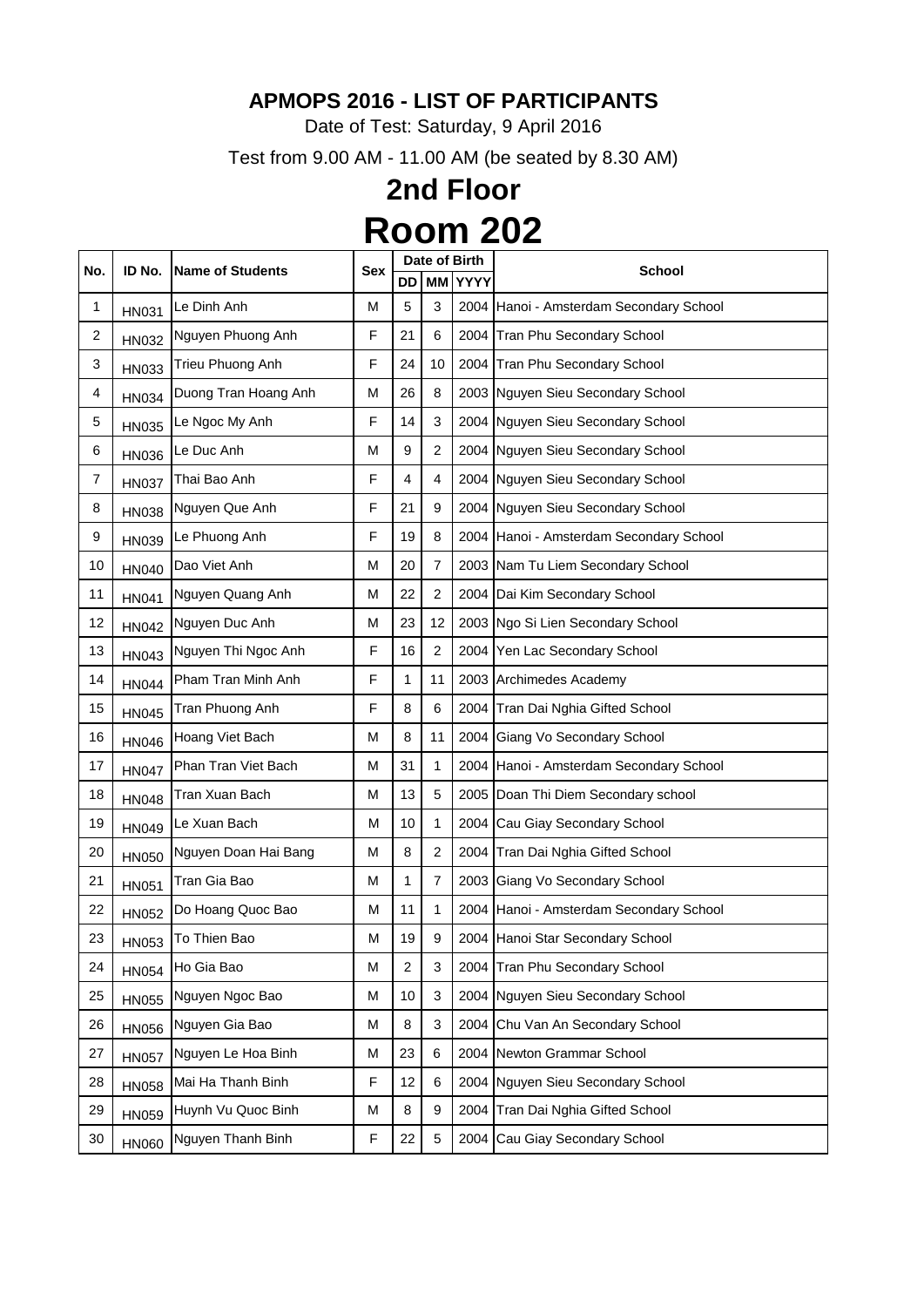Date of Test: Saturday, 9 April 2016

Test from 9.00 AM - 11.00 AM (be seated by 8.30 AM)

### **2nd Floor Room 203**

| No. | ID No.       | <b>Name of Students</b>   | <b>Sex</b> |    |                | Date of Birth | <b>School</b>                                        |
|-----|--------------|---------------------------|------------|----|----------------|---------------|------------------------------------------------------|
|     |              |                           |            | DD | <b>MM</b>      | <b>YYYY</b>   |                                                      |
| 1   | <b>HN061</b> | <b>Binh John Saunders</b> | M          | 24 | 9              |               | 2003 Singapore International School @ Gamuda Gardens |
| 2   | <b>HN062</b> | Nguyen Trong Gia Binh     | M          | 24 | 12             |               | 2003 Archimedes Academy                              |
| 3   | HN063        | Nguyen Thi Minh Chau      | F          | 21 | 8              |               | 2004 Nam Trung Yen Secondary School                  |
| 4   | <b>HN064</b> | Le Dinh Chau              | M          | 5  | 9              |               | 2004 Yen Lac Secondary School                        |
| 5   | <b>HN065</b> | Nguyen Minh Chau          | F          | 8  | 6              |               | 2004 Hanoi Star Secondary School                     |
| 6   | <b>HN066</b> | Vu Minh Chau              | F          | 17 | 1              |               | 2004 Doan Thi Diem Secondary school                  |
| 7   | <b>HN067</b> | Hoang Anh Chi             | F          | 17 | $\overline{2}$ |               | 2004 Singapore International School @ Gamuda Gardens |
| 8   | <b>HN068</b> | Mai Yen Chi               | F          | 28 | 7              |               | 2004 Hanoi Star Secondary School                     |
| 9   | <b>HN069</b> | Giang Khanh Chi           | F          | 8  | $\overline{2}$ |               | 2004 Archimedes Academy                              |
| 10  | <b>HN070</b> | Hoang Ngoc Phuong Chi     | F          | 15 | 1              |               | 2004 Le Quy Don Secondary School                     |
| 11  | <b>HN071</b> | Nguyen Tran Mai Chi       | F          | 19 | 2              |               | 2004 Hanoi Star Secondary School                     |
| 12  | <b>HN072</b> | Le Quynh Chi              | F          | 10 | 10             |               | 2003 Cau Giay Secondary School                       |
| 13  | <b>HN073</b> | Luong Thanh Chuong        | M          | 9  | 3              |               | 2004   Hanoi - Amsterdam Secondary School            |
| 14  | <b>HN074</b> | Vu Ba Cong                | M          | 23 | 12             |               | 2003 Le Quy Don Secondary School                     |
| 15  | <b>HN075</b> | Vu Quoc Cuong             | M          | 6  | 9              |               | 2004 Nguyen Truong To Secondary School               |
| 16  | <b>HN076</b> | <b>Trinh Nhat Cuong</b>   | M          | 6  | 1              |               | 2004 Nam Trung Yen Secondary School                  |
| 17  | <b>HN077</b> | Tran Chi Cuong            | M          | 30 | 6              |               | 2004 Singapore International School @ Gamuda Gardens |
| 18  |              | HN078 Lee Dahyeon         | F          | 26 | 7              |               | 2004 Singapore International School @ Gamuda Gardens |
| 19  | <b>HN079</b> | Tran Cong Dai             | M          | 26 | 8              |               | 2003 Nguyen Tri Phuong Secondary School              |
| 20  | <b>HN080</b> | Nguyen Hai Dang           | M          | 16 | $\overline{2}$ |               | 2004 Giang Vo Secondary School                       |
| 21  | <b>HN081</b> | Nguyen Ha Thai Dang       | M          | 11 | 4              |               | 2004 Cau Giay Secondary School                       |
| 22  | <b>HN082</b> | Vu Duc Dang               | M          | 16 | $9\,$          |               | 2003 Nam Tu Liem Secondary school                    |
| 23  | <b>HN083</b> | Ngo Quy Dang              | M          | 18 | $\overline{2}$ |               | 2004 Archimedes Academy                              |
| 24  | <b>HN084</b> | Vo Chi Dat                | M          | 26 | 4              |               | 2004 Le Quy Don Secondary School                     |
| 25  | <b>HN085</b> | Nguyen Tien Dat           | M          | 24 | 1              | 2004          | Yen Lac Secondary School                             |
| 26  | <b>HN086</b> | Pham Truong Dat           | M          | 6  | 8              |               | 2004 Hanoi - Amsterdam Secondary School              |
| 27  | <b>HN087</b> | Nguyen Thanh Dat          | M          | 23 | 1              |               | 2004 Hanoi Star Secondary School                     |
| 28  | <b>HN088</b> | Nguyen Phuc Dien          | M          | 3  | 1              | 2004          | Tran Dai Nghia Gifted School                         |
| 29  | <b>HN089</b> | Tran Hoang Quang Dieu     | M          | 15 | 10             |               | 2004 Hanoi - Amsterdam Secondary School              |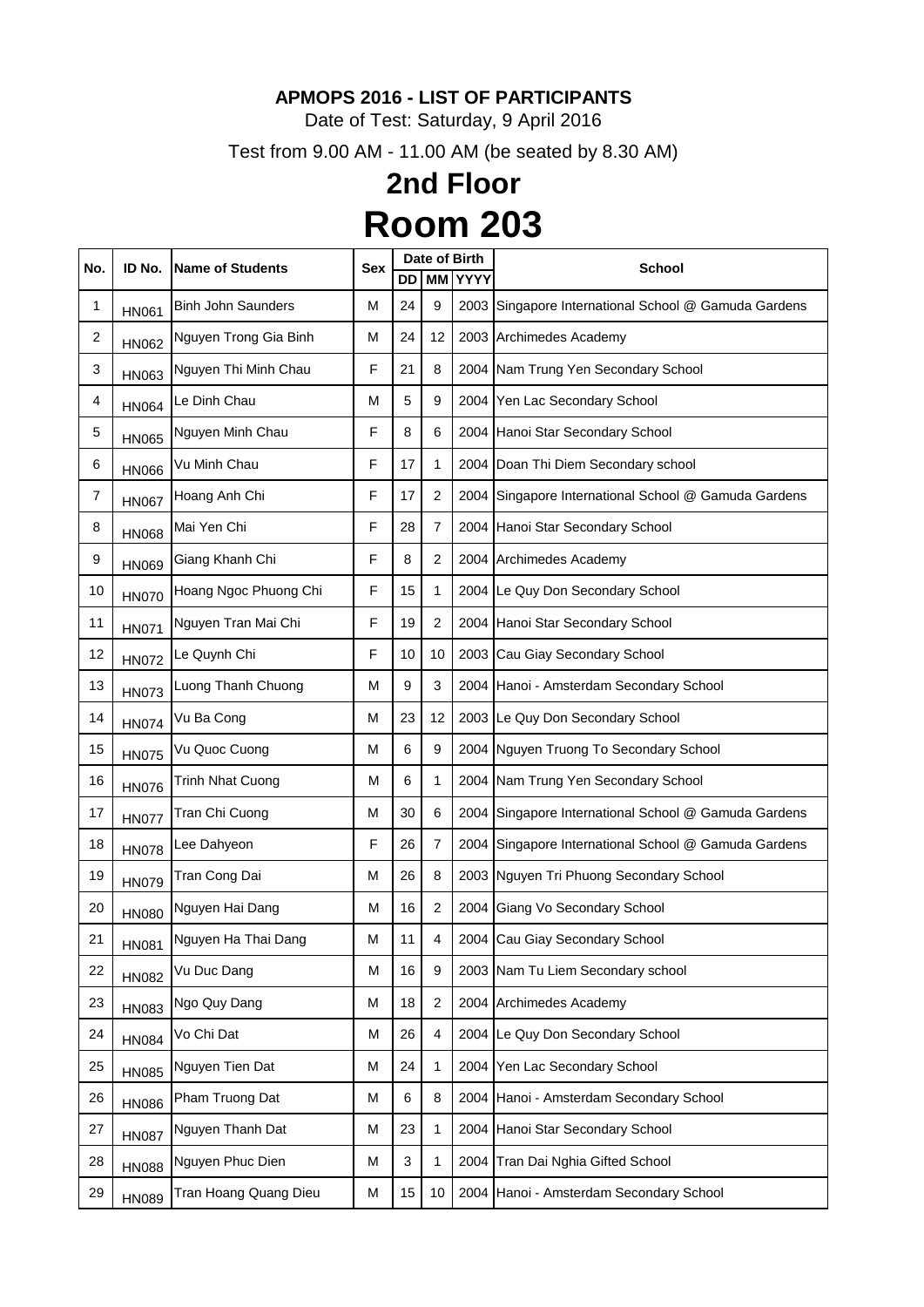| 30 | <b>HN090</b> | Tran Le Dong          | M | 19             | 10             |      | 2003 Dich Vong Hau Secondary School                  |
|----|--------------|-----------------------|---|----------------|----------------|------|------------------------------------------------------|
| 31 | <b>HN091</b> | Do Doan Hoang Du      | M | $\overline{7}$ | 10             |      | 2004 Dai Kim Secondary School                        |
| 32 | <b>HN092</b> | Duong Quang Duc       | M | 31             | 3              |      | 2004 Yen Lac Secondary School                        |
| 33 | HN093        | Nguyen Minh Duc       | M | $\overline{2}$ | 9              |      | 2003 Singapore International School @ Gamuda Gardens |
| 34 | <b>HN094</b> | Nguyen Trung Duc      | M | 24             | 10             |      | 2003 Nguyen Sieu Secondary School                    |
| 35 | <b>HN095</b> | Le Hoag Minh Duc      | Μ | 24             | 4              |      | 2004 Nguyen Sieu Secondary School                    |
| 36 | <b>HN096</b> | Vu Minh Duc           | M | 16             | 10             |      | 2004 Hanoi Star Secondary School                     |
| 37 | <b>HN097</b> | Nguyen Trung Duc      | Μ | $\overline{2}$ | 3              |      | 2004 Hanoi - Amsterdam Secondary School              |
| 38 | <b>HN098</b> | Pham Minh Duc         | M | 30             | 1              |      | 2004 Hanoi Star Secondary School                     |
| 39 | <b>HN099</b> | Nguyen Manh Duc       | M | 7              | 6              |      | 2004 Nguyen Truong To Secondary School               |
| 40 | <b>HN100</b> | Chu Manh Duc          | M | 31             | 7              |      | 2004 Thach That Secondary School                     |
| 41 | <b>HN101</b> | Tran Vu Duc           | M | 22             | 9              |      | 2004 Phan Chu Trinh Secondary School                 |
| 42 | <b>HN102</b> | Le Viet Duc           | Μ | 21             | 5              |      | 2004 Cau Giay Secondary School                       |
| 43 | HN103        | Tran Xuan Duc         | M | 15             | 1              |      | 2004 Cau Giay secondary school                       |
| 44 | <b>HN104</b> | Vo Minh Duc           | M | 30             | 12             |      | 2003 Archimedes Academy                              |
| 45 | <b>HN105</b> | Pham Anh Duc          | M | 6              | 1              |      | 2004 Archimedes Academy                              |
| 46 | <b>HN106</b> | Duong Anh Dung        | M | 31             | 1              | 2004 | Giang Vo Secondary School                            |
| 47 | <b>HN107</b> | Trinh Quoc Dung       | M | 18             | 2              | 2004 | Giang Vo Secondary School                            |
| 48 | <b>HN108</b> | Ngo Cong Dung         | М | 10             | 1              |      | 2004 Chu Van An Secondary School                     |
| 49 | HN109        | Vu Anh Dung           | M | $\overline{2}$ | 6              |      | 2004 Lo River Secondary School                       |
| 50 | <b>HN110</b> | Tran Trung Dung       | M | 5              | $\overline{2}$ |      | 2004 Hanoi Vietnam-Germany Secondary School          |
| 51 | <b>HN111</b> | Nguyen Tien Dung      | M | 22             | 9              |      | 2003 Nam Trung Yen Secondary School                  |
| 52 | <b>HN112</b> | Tran Trung Dung       | M | 14             | 5              |      | 2004 Tran Phu Secondary School                       |
| 53 | <b>HN113</b> | Hoang Tan Dung        | M | 5              | $\overline{2}$ |      | 2004 Tran Phu Secondary School                       |
| 54 | <b>HN114</b> | Nguyen Manh Dung      | M | $\overline{2}$ | 12             |      | 2003 Hanoi - Amsterdam Secondary School              |
| 55 | <b>HN115</b> | Nguyen Chi Dung       | M | 28             | 5              |      | 2004 Do Thi Viet Hung Secondary School               |
| 56 | <b>HN116</b> | Nguyen Dai Dung       | M | 18             | 12             |      | 2003 Hanoi - Amsterdam Secondary School              |
| 57 | <b>HN117</b> | Mai Thai Dung         | M | 30             | 8              |      | 2004 Cau Giay secondary school                       |
| 58 | <b>HN118</b> | Vuong Le Binh Duong   | M | 24             | $\overline{2}$ |      | 2004 Tran Phu Secondary School                       |
| 59 | HN119        | Nguyen Tung Duong     | M | 30             | 6              |      | 2004 Nguyen Sieu Secondary School                    |
| 60 | <b>HN120</b> | <b>Bui Thai Duong</b> | M | $\overline{2}$ | 7              |      | 2003 Cau Giay Secondary School                       |
| 61 | <b>HN121</b> | Hoang Quoc An Duong   | M | 16             | 10             |      | 2003 Hanoi - Amsterdam Secondary School              |
| 62 | <b>HN122</b> | Phan Tung Duong       | M | 7              | 6              |      | 2004 Giang Vo secondary school                       |
| 63 | <b>HN123</b> | Dang Quy Duong        | M | 13             | 11             |      | 2003 Archimedes Academy                              |
| 64 | <b>HN124</b> | Nguyen Thanh Duy      | М | 23             | 4              | 2004 | Singapore International School @ Gamuda Gardens      |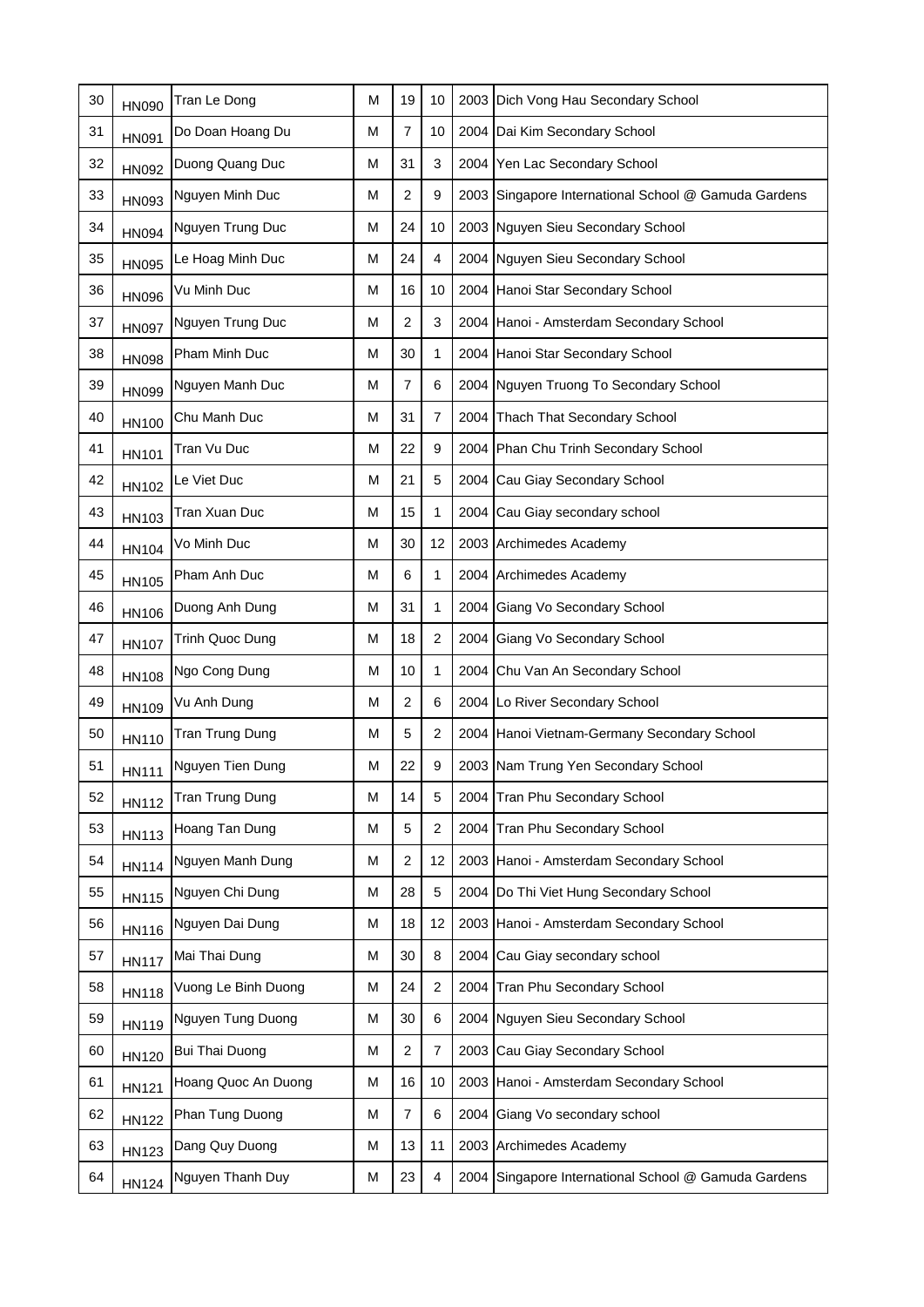| 65 | <b>HN125</b> | Nguyen Ha Duy         | M | 4              | 3              |      | 2004 Hanoi - Amsterdam Secondary School              |
|----|--------------|-----------------------|---|----------------|----------------|------|------------------------------------------------------|
| 66 | <b>HN126</b> | Nguyen Duc Duy        | M | 31             | 3              |      | 2004 Archimedes Academy                              |
| 67 | <b>HN127</b> | Nguyen Khanh Duy      | М | $\overline{2}$ | 1              |      | 2004 Giang Vo Secondary School                       |
| 68 | <b>HN128</b> | Khuong Duy            | M | 15             | 3              |      | 2004 Chuyen Tran Dai Nghia Secondary School          |
| 69 | <b>HN129</b> | Le Phuc Duy           | M | 25             | 6              |      | 2004 Nguyen Tat Thanh Secondary School               |
| 70 | <b>HN130</b> | Doan Quoc Duy         | М | 27             | 1              |      | 2004 Tran Phu Secondary School                       |
| 71 | <b>HN131</b> | Pham Cao Duy          | M | 10             | $\overline{7}$ |      | 2003 Cau Giay Secondary School                       |
| 72 | <b>HN132</b> | Nguyen Duc Duy        | М | $\overline{2}$ | 4              |      | 2004 Hanoi Star Secondary School                     |
| 73 | <b>HN133</b> | Pham Quang Duy        | M | 11             | $\overline{7}$ |      | 2003   Hanoi - Amsterdam Secondary School            |
| 74 | <b>HN134</b> | Le Dam Duyen          | F | 19             | 1              |      | 2004   Hanoi - Amsterdam Secondary School            |
| 75 | <b>HN135</b> | Do Huong Giang        | F | 7              | $\overline{7}$ |      | 2003 Hanoi - Amsterdam Secondary School              |
| 76 | <b>HN136</b> | Duong Thi Quynh Giang | F | 1              | 1              |      | 2004 Nguyen Tri Phuong secondary school              |
| 77 | <b>HN137</b> | <b>Bui Trong Giao</b> | Μ | 19             | 8              |      | 2003 Hanoi - Amsterdam Secondary School              |
| 78 | <b>HN138</b> | Nguyen Cao Hai Ha     | F | 25             | 11             |      | 2004 Tran Phu secondary school                       |
| 79 | HN139        | Le Manh Ha            | M | 17             | 1              |      | 2004 Le Quy Don Secondary School                     |
| 80 | <b>HN140</b> | Nguyen Nguyen Ha      | F | 9              | $\overline{7}$ |      | 2003 Nguyen Sieu Secondary School                    |
| 81 | <b>HN141</b> | Nguyen Thi Thanh Ha   | F | 19             | $\overline{7}$ |      | 2003 Cau Giay Secondary School                       |
| 82 | <b>HN142</b> | Nguyen Ngan Ha        | F | 23             | 6              | 2004 | Giang Vo Secondary School                            |
| 83 |              | HN143 Phi Ngan Hai    | F | 26             | 12             |      | 2003 Newton Grammar School                           |
| 84 | <b>HN144</b> | Kim Thuy Hang         | F | 8              | 8              |      | 2004 Yen Lac Secondary School                        |
| 85 | <b>HN145</b> | Pham Thi Hong Hanh    | F | 9              | $\overline{7}$ |      | 2003 Hoang Liet Secondary School                     |
| 86 | <b>HN146</b> | Siah Wee Hao          | M | 13             | 11             |      | 2004 Singapore International School @ Gamuda Gardens |
| 87 | <b>HN147</b> | Le Tu Nguyen Hao      | M | 12             | 8              |      | 2004 Tran Dai Nghia Gifted School                    |
| 88 | <b>HN148</b> | Luong Nhat Hao        | M | 9              | 7              |      | 2003 Nam Tu Liem Secondary school                    |
| 89 | <b>HN149</b> | Dang Ha Tien          | F | 9              | 8              |      | 2004 Nguyen Tri Phuong secondary school              |
| 90 | <b>HN150</b> | Le Long Hien          | M | 27             | 8              |      | 2004 Singapore International School @ Gamuda Gardens |
| 91 | <b>HN151</b> | Pham Gia Hien         | M | 14             | 6              |      | 2004 Cau Giay Secondary School                       |
| 92 | <b>HN152</b> | Do Minh Hien          | M | $\overline{2}$ | 3              |      | 2004 Giang Vo secondary school                       |
| 93 | <b>HN153</b> | Pham Duc Gia Hien     | М | 3              | 1              |      | 2004 Archimedes Academy                              |
| 94 | <b>HN154</b> | Pham Hoang Hiep       | M | 3              | 9              |      | 2004 Cau Giay secondary school                       |
| 95 | <b>HN155</b> | Dinh Trong Hieu       | M | $\overline{2}$ | 9              |      | 2004 Nguyen Du Secondary School                      |
| 96 | <b>HN156</b> | <b>Bui Trung Hieu</b> | M | 11             | $\mathbf{3}$   |      | 2004 Hanoi - Amsterdam Secondary School              |
| 97 | <b>HN157</b> | Nguyen Trung Hieu     | M | 25             | 5              |      | 2004 Le Quy Don Secondary School                     |
| 98 | <b>HN158</b> | Nguyen Minh Hieu      | M | $\,6$          | $\overline{2}$ |      | 2004 To Hieu Secondary School                        |
| 99 | <b>HN159</b> | Nguyen Minh Hieu      | M | 22             | $\sqrt{5}$     |      | 2004 Nam Trung Yen Secondary School                  |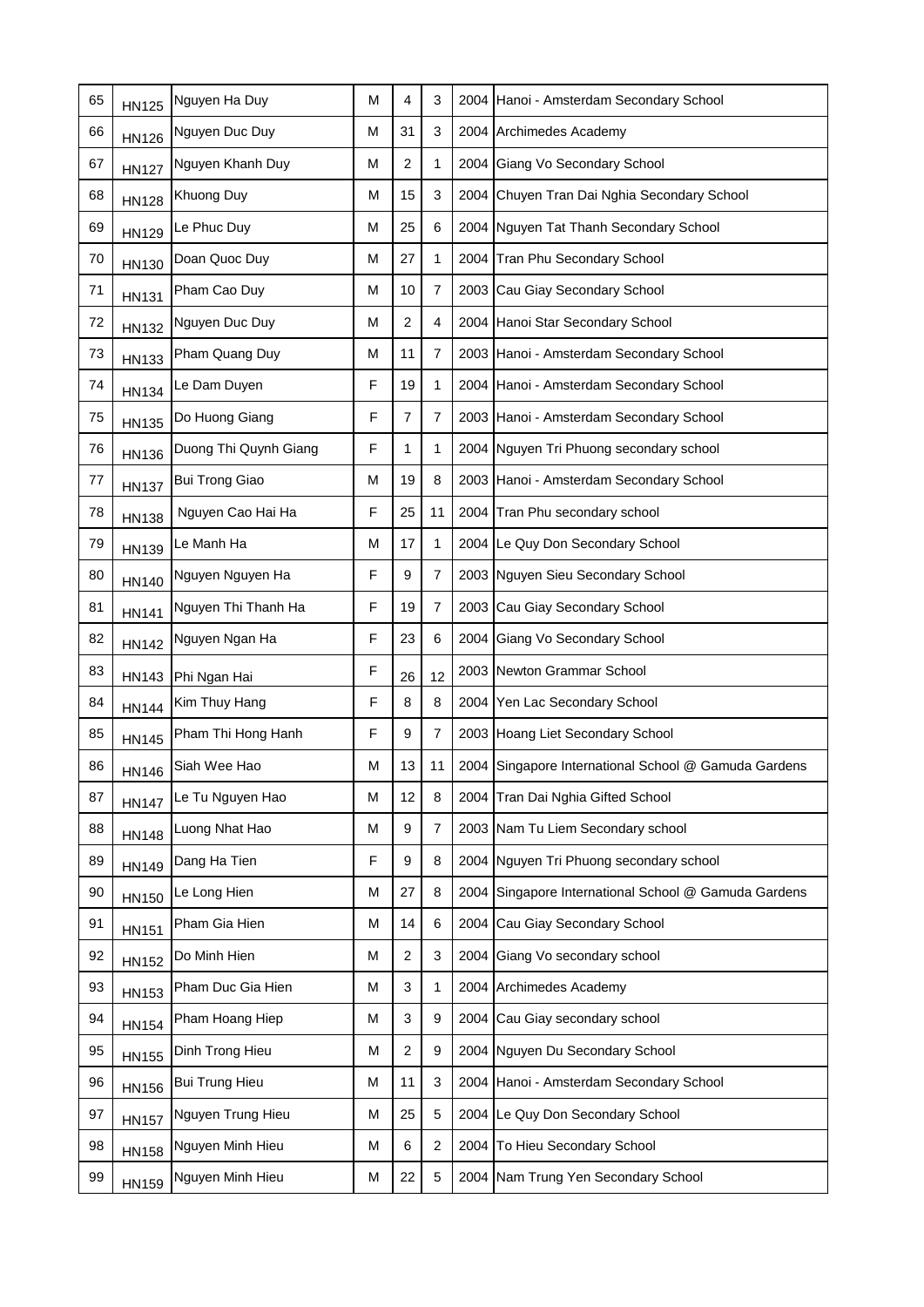| 100 | <b>HN160</b> | Dinh Viet Hieu         | M | 4              | 1                | 2004 Nguyen Sieu Secondary School       |
|-----|--------------|------------------------|---|----------------|------------------|-----------------------------------------|
| 101 | <b>HN161</b> | Ta Huy Hieu            | M | 8              | 12               | 2004 Hanoi Star Secondary School        |
| 102 | <b>HN162</b> | Nguyen Minh Hieu       | M | 26             | $\overline{2}$   | 2004 Nam Tu Liem Secondary school       |
| 103 | HN163        | Vo Quoc Hieu           | M | 3              | 3                | 2004 Nguyen Tri Phuong secondary school |
| 104 | <b>HN164</b> | Vu Bao Lien Hoa        | F | $\overline{2}$ | 12               | 2003 Doan Thi Diem Secondary school     |
| 105 | <b>HN165</b> | Chu Dang Khanh Hoa     | F | 6              | $\overline{2}$   | 2004 Cau Giay Secondary School          |
| 106 | <b>HN166</b> | Nguyen Vu Hoang        | M | 24             | $\overline{2}$   | 2004 Chu Van An Secondary School        |
| 107 | <b>HN167</b> | Pham Minh Hoang        | М | 31             | 5                | 2004 Tran Phu Secondary School          |
| 108 | <b>HN168</b> | Tran Viet Nguyen Hoang | М | 8              | $\overline{2}$   | 2004 Tay Son Secondary School           |
| 109 | <b>HN169</b> | Nguyen Huy Hoang       | M | 29             | 9                | 2004 Yen Lac Secondary School           |
| 110 | <b>HN170</b> | Nguyen Minh Hoang      | M | 27             | 5                | 2004 Giang Vo secondary school          |
| 111 | <b>HN171</b> | Nguyen Le Duc Hoang    | М | 25             | 10               | 2003 Archimedes Academy                 |
| 112 | <b>HN172</b> | Dinh Manh Hung         | М | 8              | 8                | 2003 Le Quy Don Secondary School        |
| 113 | <b>HN173</b> | Nguyen The Viet Hung   | М | 31             | 1                | 2004 Hanoi - Amsterdam Secondary School |
| 114 | <b>HN174</b> | Tran The Hung          | M | 10             | 4                | 2004 Nguyen Tat Thanh Secondary School  |
| 115 | <b>HN175</b> | Tran Thai Hung         | M | 27             | 4                | 2004 Tran Phu Secondary School          |
| 116 | <b>HN176</b> | Nguyen Tuan Hung       | M | 3              | 4                | 2004 Giang Vo Secondary School          |
| 117 | <b>HN177</b> | Nguyen Manh Hung       | M | 23             | 4                | 2004 Archimedes Academy                 |
| 118 | <b>HN178</b> | Nguyen Cao Hung        | M | 21             | 2                | 2004 Hanoi - Amsterdam Secondary School |
| 119 | <b>HN179</b> | Ngo Tien Hung          | M | 19             | 5                | 2004 Hanoi - Amsterdam Secondary School |
| 120 | <b>HN180</b> | Nguyen Quoc Hung       | M | 9              | 4                | 2004 Archimedes Academy                 |
| 121 | <b>HN181</b> | Nguyen Ngoc Minh Hung  | F | 5              | $\overline{7}$   | 2003 Nguyen Tat Thanh Secondary School  |
| 122 | <b>HN182</b> | Vu Quynh Huong         | F | 11             | 7                | 2003 Nguyen Sieu Secondary School       |
| 123 | HN183        | Hoang Quynh Huong      | F | 17             | 7                | 2004 Tran Dai Nghia Gifted School       |
| 124 | <b>HN184</b> | Vu Dich Huy            | M | 1              | 5                | 2004 Nam Tu Liem Secondary school       |
| 125 | <b>HN185</b> | Do Duc Huy             | M | 6              | 1                | 2004 Nam Tu Liem Secondary school       |
| 126 | <b>HN186</b> | Tong Quang Huy         | M | 8              | 1                | 2004 Hanoi - Amsterdam Secondary School |
| 127 | <b>HN187</b> | Nguyen Vu Huy          | M | 24             | 9                | 2004 Archimedes Academy                 |
| 128 | <b>HN188</b> | Duong Ngoc Huy         | M | 18             | 11               | 2003 Lo River Secondary School          |
| 129 | <b>HN189</b> | Nguyen Duc Huy         | M | 14             | 1                | 2004 Nam Trung Yen Secondary School     |
| 130 | <b>HN190</b> | Tran Tuan Huy          | M | 11             | $\overline{2}$   | 2004 Tran Phu Secondary School          |
| 131 | <b>HN191</b> | Nguyen Ngoc Huy        | M | 20             | $\boldsymbol{9}$ | 2003 Cau Giay Secondary School          |
| 132 | <b>HN192</b> | Nguyen Quang Huy       | M | 29             | 7                | 2003 Nam Tu Liem Secondary School       |
| 133 | HN193        | Vu Quoc Huy            | M | 24             | 8                | 2004 Nam Tu Liem Secondary School       |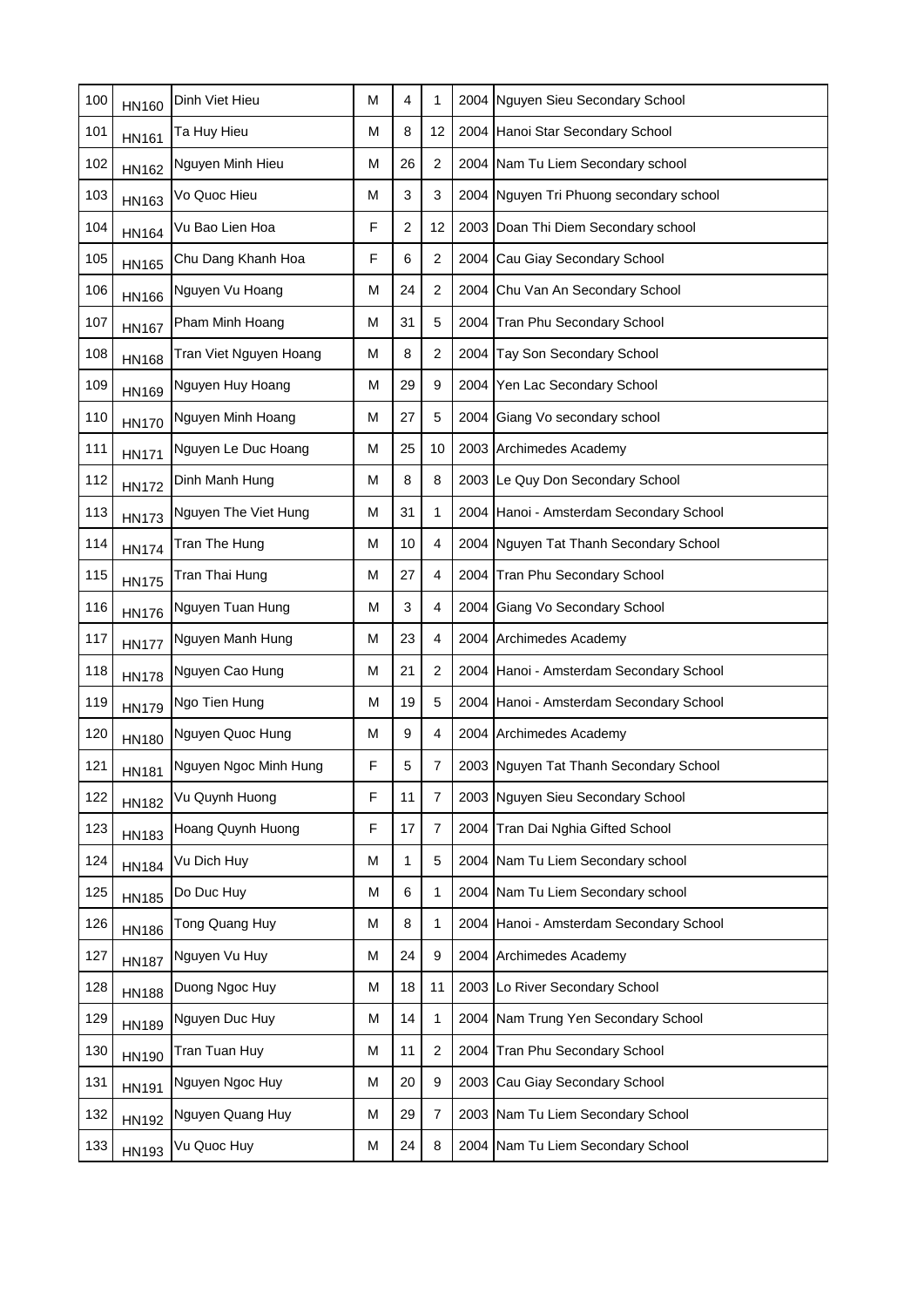Date of Test: Saturday, 9 April 2016

Test from 9.00 AM - 11.00 AM (be seated by 8.30 AM)

|     |              | <b>Name of Students</b> |            |    |                | Date of Birth |                                                      |
|-----|--------------|-------------------------|------------|----|----------------|---------------|------------------------------------------------------|
| No. | ID No.       |                         | <b>Sex</b> | DD | MМ             | <b>YYYY</b>   | <b>School</b>                                        |
| 1   | <b>HN194</b> | Pham Quoc Huy           | M          | 20 | 1              | 2004          | Giang Vo Secondary School                            |
| 2   | <b>HN195</b> | Nguyen Tai Minh Huy     | M          | 8  | 3              | 2004          | Tran Dai Nghia Gifted School                         |
| 3   | <b>HN196</b> | Nguyen Ngoc Huyen       | F          | 28 | 1              |               | 2004 Hanoi - Amsterdam Secondary School              |
| 4   | <b>HN197</b> | Kim JiWoo               | M          | 11 | 2              |               | 2004 Singapore International School @ Gamuda Gardens |
| 5   | <b>HN198</b> | Phan Bao Kha            | M          | 21 | 5              |               | 2004 Tran Dai Nghia Gifted School                    |
| 6   | HN199        | Le Quang Khai           | M          | 3  | 11             |               | 2003 Hanoi - Amsterdam Secondary School              |
| 7   | <b>HN200</b> | Tran Duy Khang          | M          | 22 | 11             |               | 2003 Archimedes Academy                              |
| 8   | <b>HN201</b> | Hoang Cao Khanh         | M          | 16 | 2              |               | 2004 Giang Vo Secondary School                       |
| 9   | <b>HN202</b> | Tran Quoc Khanh         | М          | 16 | $\overline{2}$ |               | 2004 Yen Lac Secondary School                        |
| 10  | HN203        | Vu Phan Khanh           | M          | 26 | 2              |               | 2004 Marie Curie Secondary School                    |
| 11  | <b>HN204</b> | Le Xuan Khanh           | M          | 26 | 3              |               | 2004 Nguyen Sieu Secondary School                    |
| 12  | <b>HN205</b> | Bui Trong Bao Khanh     | M          | 26 | 11             |               | 2004 Nguyen Sieu Secondary School                    |
| 13  | <b>HN206</b> | Trinh Le Nam Khanh      | M          | 27 | 10             |               | 2004 Ngo Si Lien Secondary School                    |
| 14  | <b>HN207</b> | Hoang Nhat Khanh        | F          | 2  | 2              |               | 2004 Chu Van An Secondary School                     |
| 15  | <b>HN208</b> | Nghiem Duong Bao Khanh  | M          | 16 | 1              |               | 2004 Yen Lac Secondary School                        |
| 16  | HN209        | Tran Nam Khanh          | M          | 20 | 10             |               | 2004 Giang Vo secondary school                       |
| 17  | HN210        | Pham Minh Khanh         | М          | 4  | 10             |               | 2003 Archimedes Academy                              |
| 18  | HN211        | Tran An Khanh           | M          | 23 | 2              |               | 2004 Archimedes Academy                              |
| 19  | HN212        | Do Bach Khoa            | M          | 24 | 10             |               | 2003 Hanoi - Amsterdam Secondary School              |
| 20  | HN213        | Tran Minh Khoa          | M          | 13 | 11             |               | 2004 Archimedes Academy                              |
| 21  | <b>HN214</b> | Duong Minh Khoi`        | м          | 11 | 10             |               | 2004 Hanoi - Amsterdam Secondary School              |
| 22  | <b>HN215</b> | Nguyen Thai Khoi        | M          | 5  | 3              |               | 2004 Tran Phu Secondary School                       |
| 23  | HN216        | Bui Minh Khoi           | M          | 10 | 5              |               | 2004 Marie Curie Secondary School                    |
| 24  | <b>HN217</b> | Nguyen Huu Khoi         | M          | 15 | 1              | 2004          | Cau Giay Secondary School                            |
| 25  | HN218        | Nguyen Xuan Khue        | M          | 9  | 2              |               | 2004 Dai Kim Secondary School                        |
| 26  | HN219        | Mai trong Khue          | M          | 17 | $\overline{2}$ |               | 2004 Archimedes Academy                              |
| 27  | <b>HN220</b> | Pham Tuan Kien          | M          | 18 | 1              |               | 2004 Thanh Cong Secondary School                     |
| 28  | <b>HN221</b> | Hoang Vu Trung Kien     | M          | 22 | 9              |               | 2003 Thanh Cong Secondary School                     |
| 29  | <b>HN222</b> | Nguyen Minh Kien        | M          | 12 | 12             |               | 2004 Nguyen Truong To Secondary School               |
| 30  | HN223        | Nguyen Duc Kien         | М          | 4  | 6              |               | 2004 Doan Thi Diem Secondary school                  |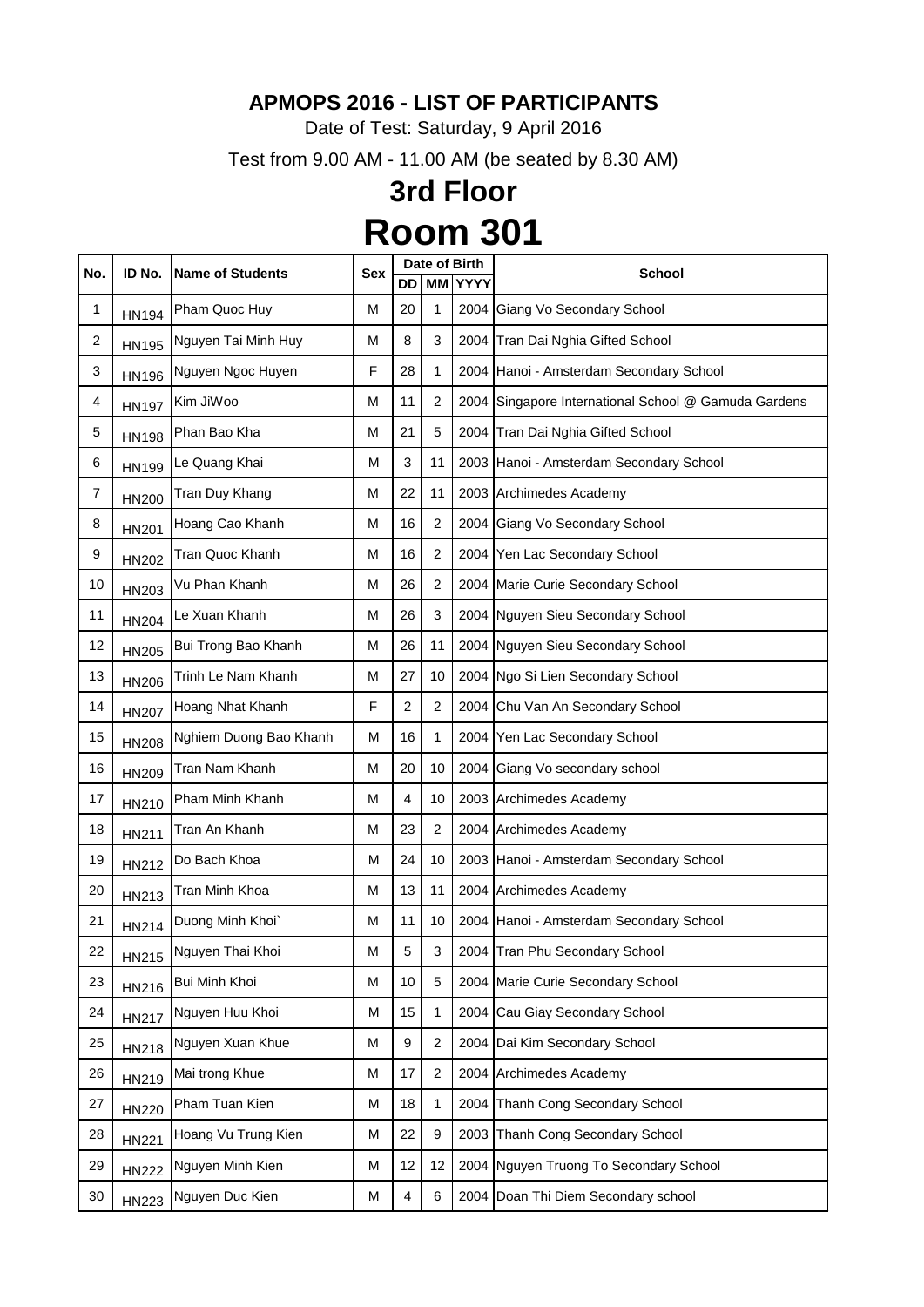Date of Test: Saturday, 9 April 2016

Test from 9.00 AM - 11.00 AM (be seated by 8.30 AM)

| No.            | ID No.       | <b>Name of Students</b>  | <b>Sex</b> |                |                | Date of Birth | <b>School</b>                                        |
|----------------|--------------|--------------------------|------------|----------------|----------------|---------------|------------------------------------------------------|
|                |              |                          |            | DD             | <b>MM</b>      | <b>YYYY</b>   |                                                      |
| 1              | <b>HN224</b> | Duong Trung Kien         | M          | 12             | 9              |               | 2004 Yen Lac Secondary School                        |
| $\overline{2}$ | <b>HN225</b> | Phuong Hieu Kien         | M          | 24             | 10             |               | 2003 Nguyen Sieu Secondary School                    |
| 3              | <b>HN226</b> | Do Trung Kien            | M          | 4              | $\overline{7}$ |               | 2004 Nam Tu Liem secondary school                    |
| 4              | <b>HN227</b> | <b>Bui Tuan kiet</b>     | M          | $\overline{2}$ | 5              |               | 2004 Nguyen Truong To Secondary School               |
| 5              | <b>HN228</b> | Tran Anh Kiet            | M          | $\overline{7}$ | $\overline{2}$ |               | 2004 Cau Giay secondary school                       |
| 6              | <b>HN229</b> | Le Tung Lam              | М          | 31             | 5              |               | 2004 Hanoi - Amsterdam Secondary School              |
| $\overline{7}$ | HN230        | Pham Tung Lam            | M          | 6              | 10             |               | 2004 Nguyen Sieu Secondary School                    |
| 8              | <b>HN231</b> | Nguyen Khanh Lam         | M          | 26             | 4              |               | 2004 Singapore International School @ Gamuda Gardens |
| 9              | <b>HN232</b> | Tran Tung Lam            | M          | 27             | $\overline{7}$ |               | 2003 Giang Vo Secondary School                       |
| 10             | <b>HN233</b> | Nguyen Pham Ngoc Lam     | M          | 26             | 6              |               | 2004 Cau Giay Secondary School                       |
| 11             | <b>HN234</b> | Ngu Tung Lam             | M          | 9              | 9              |               | 2004 Archimedes Academy                              |
| 12             | <b>HN235</b> | Nguyen Huong Lan         | F          | 1              | 9              |               | 2003 Le Quy Don Secondary School                     |
| 13             | <b>HN236</b> | Nguyen Thi Phuong Lan    | F          | 17             | 1              |               | 2004 Marie Curie Secondary School                    |
| 14             | <b>HN237</b> | To Hai Le                | F          | 20             | 1              |               | 2004 Tran Phu Secondary School                       |
| 15             | <b>HN238</b> | Nguyen Tan Bao Le        | M          | 8              | $\overline{7}$ |               | 2004 Tran Dai Nghia Gifted School                    |
| 16             | <b>HN239</b> | Nguyen Nhat Linh         | M          | 14             | 12             |               | 2003 Giang Vo Secondary School                       |
| 17             | <b>HN240</b> | Nguyen Vu Ngoc Linh      | F          | 11             | 1              |               | 2004 Yen Lac Secondary School                        |
| 18             | <b>HN241</b> | Nguyen Thi Dieu Linh     | F          | 25             | 9              |               | 2004 Yen Lac Secondary School                        |
| 19             | <b>HN242</b> | Pham Mai Linh            | F          | 6              | $\overline{2}$ |               | 2004 Cau Giay secondary school                       |
| 20             | <b>HN243</b> | Nguyen Phuong Linh       | F          | 10             | 4              | 2004          | Chu Van An Secondary School                          |
| 21             | <b>HN244</b> | Nguyen Hoang Phuong Linh | F          | 8              | 9              |               | 2003 Archimedes Academy                              |
| 22             | <b>HN245</b> | Luu Yen Linh             | F          | 23             | $\overline{7}$ |               | 2003 Archimedes Academy                              |
| 23             | HN246        | Tran Khanh Linh          | F          | 18             | 5              | 2004          | Le Quy Don secondary school                          |
| 24             | <b>HN247</b> | Do Phuong Linh           | F          | 22             | 3              |               | 2004 Giang Vo Secondary School                       |
| 25             | <b>HN248</b> | Le Thi Ha Linh           | F          | 6              | 8              |               | 2004 Thanh Cong Secondary School                     |
| 26             | HN249        | Luong Thuy Linh          | F          | 1              | 12             | 2004          | Lo River Secondary School                            |
| 27             | HN250        | Nguyen Khanh Linh        | F          | 3              | $\overline{7}$ |               | 2003 Tran Phu Secondary School                       |
| 28             | <b>HN251</b> | Phung Khanh Linh         | F          | 6              | 1              |               | 2004 Tran Phu Secondary School                       |
| 29             | <b>HN252</b> | Nguyen Phuong Linh       | F          | 23             | 5              | 2004          | Nguyen Binh Khiem Secondary School                   |
| 30             | HN253        | Duong Khanh Linh         | F          | 14             | 12             |               | 2004 Kinh Bac International school                   |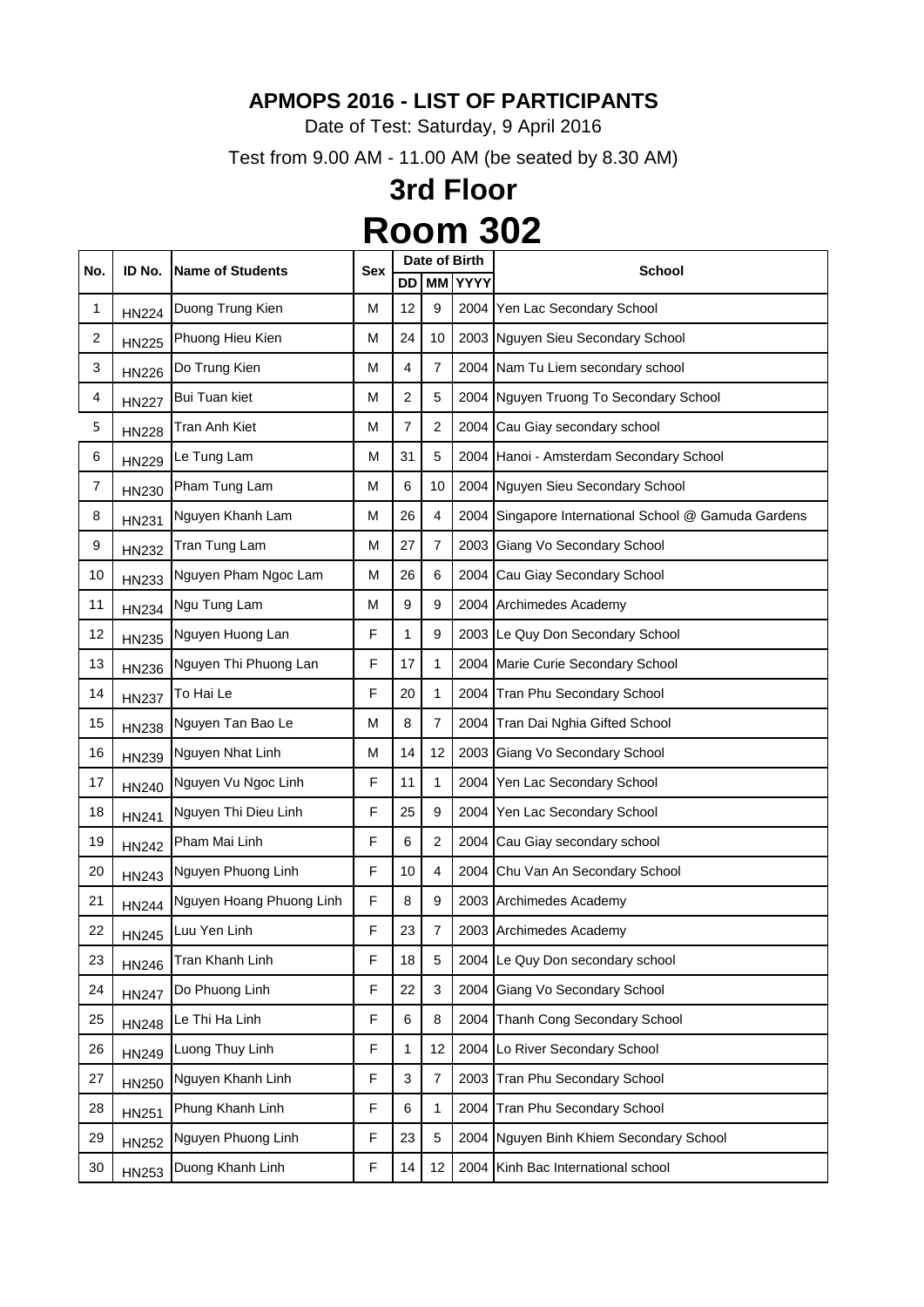Date of Test: Saturday, 9 April 2016

Test from 9.00 AM - 11.00 AM (be seated by 8.30 AM)

| No. | ID No.       | <b>Name of Students</b> | <b>Sex</b> |                |                | Date of Birth | <b>School</b>                                        |
|-----|--------------|-------------------------|------------|----------------|----------------|---------------|------------------------------------------------------|
|     |              |                         |            | <b>DD</b>      | <b>MM</b>      | <b>YYYY</b>   |                                                      |
| 1   | <b>HN254</b> | Nguyen Phuong Linh      | F          | 14             | 5              | 2004          | Kinh Bac International school                        |
| 2   | <b>HN255</b> | Nguyen Thi Thuy Linh    | F          | 20             | 8              |               | 2004 Nguyen Sieu Secondary School                    |
| 3   | <b>HN256</b> | Tran Khanh Linh         | F          | 15             | 7              |               | 2004 Nguyen Sieu Secondary School                    |
| 4   | <b>HN257</b> | Nguyen Thi Thao Linh    | F          | 19             | 11             |               | 2003 Cau Giay Secondary School                       |
| 5   | <b>HN258</b> | Nguyen Thi Tu Linh      | F          | 13             | 11             |               | 2003 Cau Giay Secondary School                       |
| 6   | HN259        | Bui Phuong Linh         | F          | $\overline{2}$ | 12             |               | 2003 Archimedes Academy                              |
| 7   | <b>HN260</b> | Ha Thanh Long           | M          | 2              | 10             |               | 2004 Cau Giay Secondary School                       |
| 8   | <b>HN261</b> | Vu Van Long             | M          | 21             | 9              |               | 2004 Cau Giay secondary school                       |
| 9   | <b>HN262</b> | Hoang Ngoc Long         | M          | 21             | 11             |               | 2003 Archimedes Academy                              |
| 10  | HN263        | Vu Hoang Long           | M          | 5              | 8              |               | 2003 Lo River Secondary School                       |
| 11  | <b>HN264</b> | Nguyen Hai Long         | M          | 7              | 9              |               | 2003 Lo River Secondary School                       |
| 12  | <b>HN265</b> | Dinh Khoat Hoang Long   | M          | 5              | $\overline{2}$ |               | 2004 Ngo Si Lien Secondary School                    |
| 13  | <b>HN266</b> | Dao Phuc Long           | M          | 10             | 9              |               | 2004 Thuc Nghiem Secondary School                    |
| 14  | <b>HN267</b> | Cap Tuan Long           | M          | 6              | 12             |               | 2003 Nguyen Sieu Secondary School                    |
| 15  | <b>HN268</b> | Tran Bao Long           | M          | 11             | 5              |               | 2004 Giang Vo Secondary School                       |
| 16  | <b>HN269</b> | Tran Thang Long         | M          | 8              | 5              | 2004          | Tan Dinh secondary school                            |
| 17  | <b>HN270</b> | Dang Hoang Mai          | F          | 9              | 5              |               | 2004 Cau Giay secondary school                       |
| 18  | <b>HN271</b> | Phan Ngoc Mai           | F          | 23             | 11             |               | 2003 Le Quy Don Secondary School                     |
| 19  | <b>HN272</b> | Nguyen Ngoc Mai         | ۲          | 12             | 3              |               | 2004 Le Quy Don Secondary School                     |
| 20  | <b>HN273</b> | Vu Duc Manh             | M          | 26             | 11             |               | 2004 Lo River Secondary School                       |
| 21  | <b>HN274</b> | Le Duc Minh             | M          | 4              | 1              |               | 2004 Doan Thi Diem Secondary school                  |
| 22  | <b>HN275</b> | Nguyen Nhat Minh        | M          | $\overline{2}$ | 8              |               | 2004 Hanoi - Amsterdam Secondary School              |
| 23  | <b>HN276</b> | Le Huu Minh             | M          | 3              | 1              |               | 2004 Hanoi - Amsterdam Secondary School              |
| 24  | <b>HN277</b> | Le Nhu Lan Minh         | F          | 21             | 12             |               | 2003 Giang Vo Secondary School                       |
| 25  | <b>HN278</b> | Nguyen Tuan Minh        | M          | 1              | $\overline{7}$ |               | 2004 Singapore International School @ Gamuda Gardens |
| 26  | <b>HN279</b> | Do Tuan Minh            | M          | 11             | 5              |               | 2004 Cau Giay Secondary School                       |
| 27  | <b>HN280</b> | Nguyen Hong Minh        | M          | 23             | 11             |               | 2003 Nam Tu Liem Secondary school                    |
| 28  | <b>HN281</b> | Le Ngoc Minh            | М          | 5              | 8              |               | 2004 Cau Giay Secondary School                       |
| 29  | <b>HN282</b> | Nguyen Tuan Minh        | M          | 15             | 10             |               | 2004 Giang Vo secondary school                       |
| 30  | <b>HN283</b> | Dang Luong Minh         | M          | 5              | $\overline{2}$ |               | 2004 Giang Vo secondary school                       |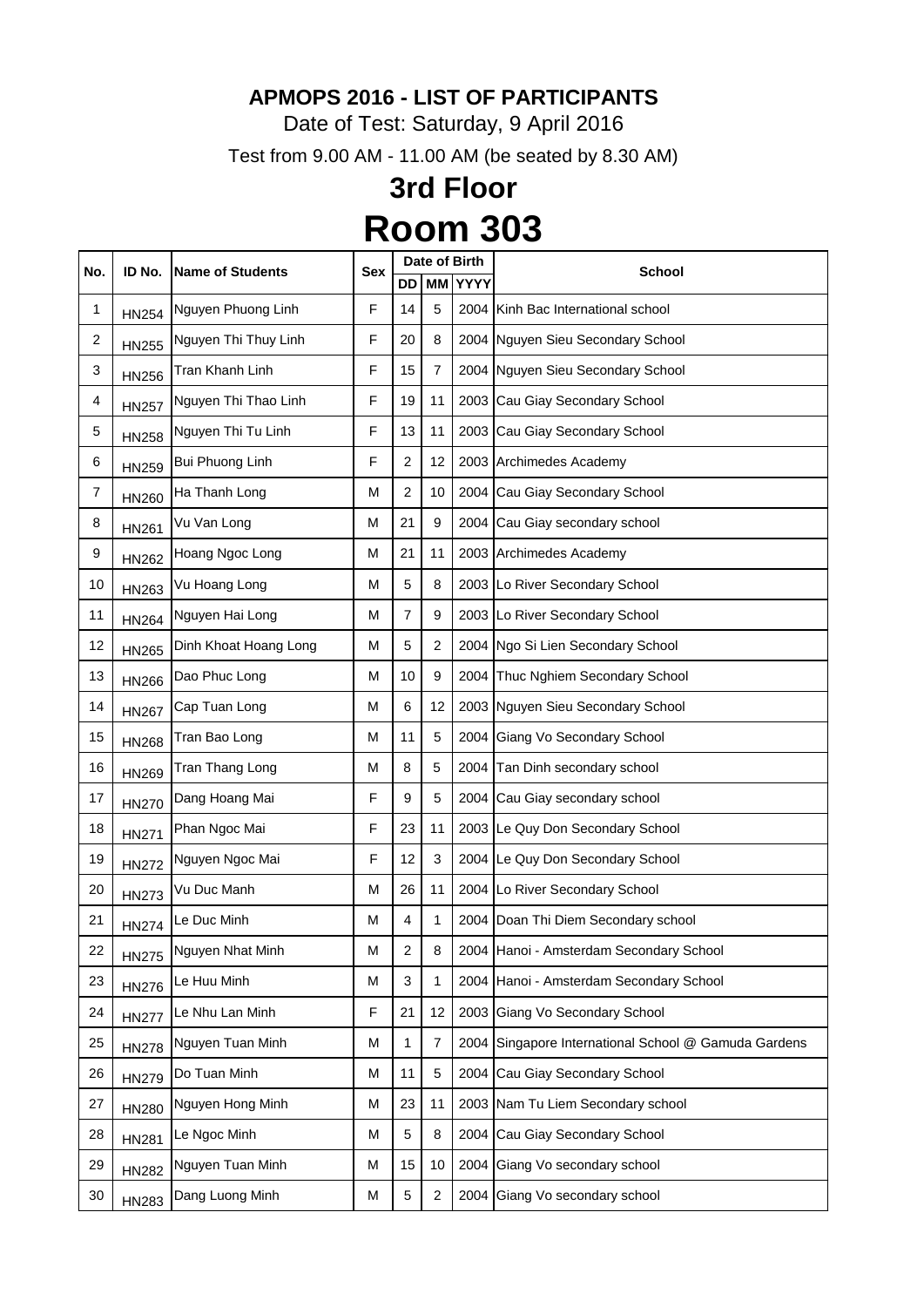Date of Test: Saturday, 9 April 2016

Test from 9.00 AM - 11.00 AM (be seated by 8.30 AM)

|     | ID No.       | <b>Name of Students</b> |            | Date of Birth  |                |                |                                                         |
|-----|--------------|-------------------------|------------|----------------|----------------|----------------|---------------------------------------------------------|
| No. |              |                         | <b>Sex</b> | DD             |                | <b>MM YYYY</b> | <b>School</b>                                           |
| 1   | <b>HN284</b> | Le Nhat Minh            | M          | 3              | 2              | 2004           | Giang Vo secondary school                               |
| 2   | <b>HN285</b> | Duong Quang Minh        | M          | 9              | 11             |                | 2003 Le Quy Don secondary school                        |
| 3   | <b>HN286</b> | Cao Hoang Minh          | М          | 5              | 1              |                | 2004 Archimedes Academy                                 |
| 4   | <b>HN287</b> | Nguyen Ngoc Minh        | M          | 30             | 1              |                | 2004 Le Quy Don Secondary School                        |
| 5   | <b>HN288</b> | Nguyen Hoang Minh       | M          | 19             | 9              |                | 2003 Le Quy Don Secondary School                        |
| 6   | <b>HN289</b> | Ngo Quang Minh          | M          | 3              | $\overline{2}$ |                | 2004 Giang Vo Secondary School                          |
| 7   | <b>HN290</b> | Vo Hoang Minh           | M          | 12             | 1              |                | 2004   Wellspring Saigon International Bilingual School |
| 8   | <b>HN291</b> | Tran Quang Minh         | M          | 17             | 6              |                | 2004 Le Quy Don Secondary School                        |
| 9   | <b>HN292</b> | Pham Duc Minh           | M          | 29             | 8              |                | 2003 Nguyen Tat Thanh Secondary School                  |
| 10  | HN293        | Nguyen Quang Minh       | Μ          | 26             | 6              |                | 2004 Nam Trung Yen Secondary School                     |
| 11  | <b>HN294</b> | Phung Tue Minh          | M          | 30             | 1              |                | 2004 Nam Trung Yen Secondary School                     |
| 12  | <b>HN295</b> | Dam Nhat Minh           | M          | 25             | 9              |                | 2004 Yen Lac Secondary School                           |
| 13  | <b>HN296</b> | Do Hoang Minh           | M          | 29             | 8              |                | 2003 Hanoi - Amsterdam Secondary School                 |
| 14  | <b>HN297</b> | Nguyen Dac Hieu Minh    | М          | 6              | 12             |                | 2004 Doan Thi Diem Secondary school                     |
| 15  | <b>HN298</b> | Pham Gia Minh           | М          | 4              | 8              |                | 2004 Nguyen Sieu Secondary School                       |
| 16  | <b>HN299</b> | Nguyen Tue Minh         | F          | 9              | 11             |                | 2004 Nguyen Sieu Secondary School                       |
| 17  | <b>HN300</b> | Nguyen Duc Minh         | M          | 12             | 12             |                | 2003 Cau Giay Secondary School                          |
| 18  | <b>HN301</b> | Nguyen Anh Minh         | M          | 31             | 10             | 2003           | Cau Giay Secondary School                               |
| 19  | HN302        | Nguyen Phuc Minh        | M          | 2              | 1              |                | 2004 Hanoi - Amsterdam Secondary School                 |
| 20  | HN303        | Nguyen Nhat Minh        | M          | 5              | 12             |                | 2004 Nam Tu Liem Secondary School                       |
| 21  | <b>HN304</b> | Nguyen Tuan Minh        | M          | 6              | 4              |                | 2004 Le Loi Secondary School                            |
| 22  | <b>HN305</b> | Dinh Tra My             | F          | 15             | 9              |                | 2003 Archimedes Academy                                 |
| 23  | <b>HN306</b> | Phung Vu Hanh My        | F          | 14             | $\overline{2}$ |                | 2004 Hanoi - Amsterdam Secondary School                 |
| 24  | <b>HN307</b> | Ngo Tra My              | F          | 28             | 4              |                | 2004 Nguyen Sieu Secondary School                       |
| 25  | <b>HN308</b> | Nguyen Thanh Nam        | M          | 10             | 10             |                | 2004 Hanoi - Amsterdam Secondary School                 |
| 26  | HN309        | Nguyen Khanh Nam        | M          | $\overline{2}$ | 1              |                | 2004 Hanoi - Amsterdam Secondary School                 |
| 27  | HN310        | Pham Nhat Nam           | M          | 24             | 9              |                | 2004 Giang Vo secondary school                          |
| 28  | <b>HN311</b> | Cao Nhat Nam            | М          | 29             | 3              | 2004           | Le Quy Don secondary school                             |
| 29  | <b>HN312</b> | Vu Phuong Nam           | M          | 22             | 10             |                | 2004 Archimedes Academy                                 |
| 30  | HN313        | Tran Hoang Nam          | М          | 7              | 7              |                | 2003 Le Quy Don Secondary School                        |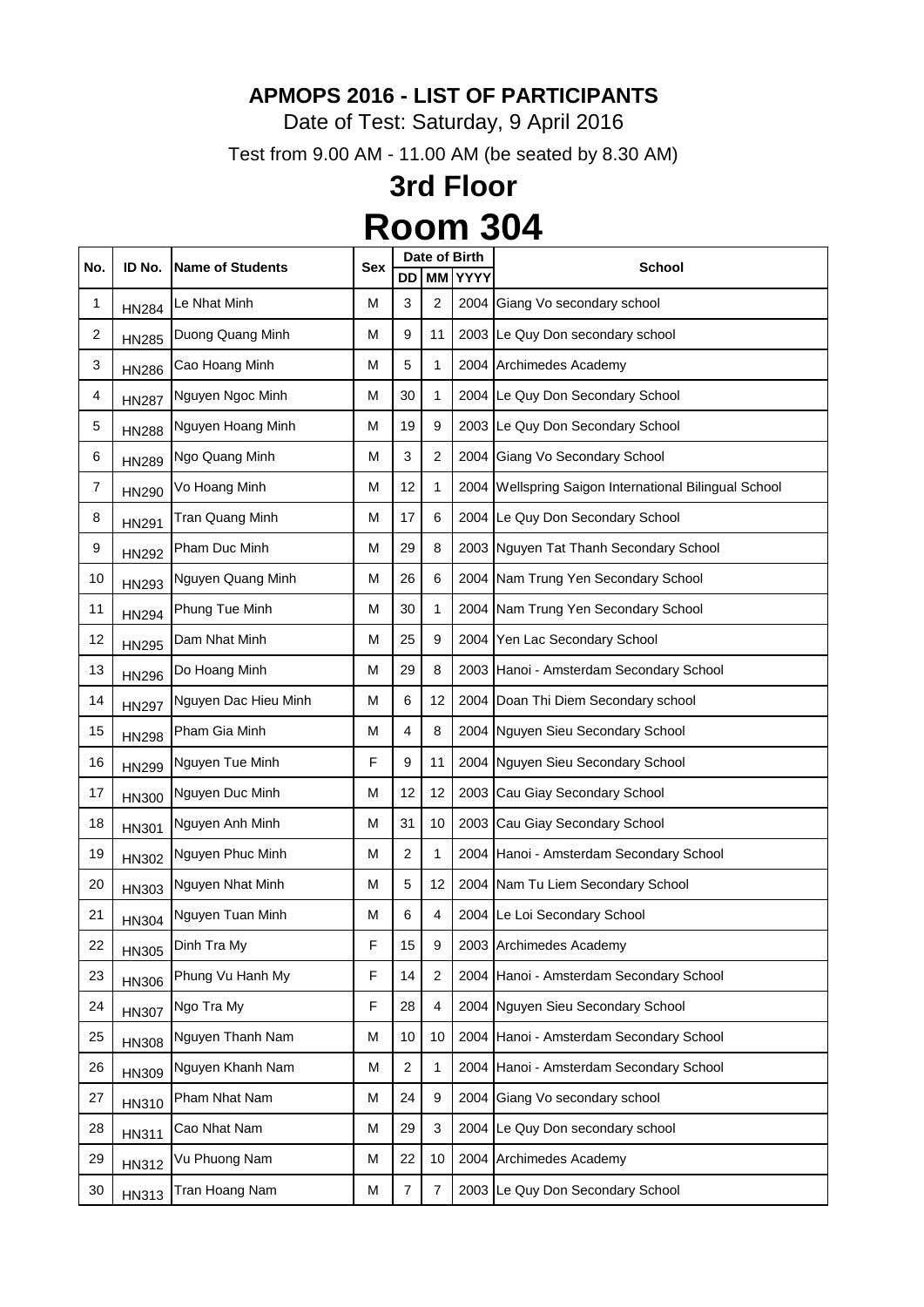Date of Test: Saturday, 9 April 2016

Test from 9.00 AM - 11.00 AM (be seated by 8.30 AM)

| No.            | ID No.       | Name of Students       | <b>Sex</b> | Date of Birth |                |         | <b>School</b>                                        |
|----------------|--------------|------------------------|------------|---------------|----------------|---------|------------------------------------------------------|
|                |              |                        |            | DD            |                | MM YYYY |                                                      |
| 1              | <b>HN314</b> | Hach Hai Nam           | M          | 16            | $\overline{2}$ |         | 2004 Nam Trung Yen Secondary School                  |
| $\overline{2}$ | <b>HN315</b> | Nguyen Hai Nam         | M          | 29            | 10             |         | 2004   Hanoi - Amsterdam Secondary School            |
| 3              | <b>HN316</b> | Bui Hai Nam            | M          | 6             | 9              |         | 2003 Hanoi - Amsterdam Secondary School              |
| 4              | <b>HN317</b> | Nguyen Khanh Nam       | M          | 7             | 3              |         | 2004 Thanh Cong Secondary School                     |
| 5              | <b>HN318</b> | Le Thanh Nam           | М          | 22            | 4              |         | 2004 Marie Curie Secondary School                    |
| 6              | HN319        | Nguyen Hoang Nam       | M          | 26            | 1              |         | 2004 Singapore International School @ Gamuda Gardens |
| 7              | <b>HN320</b> | Nguyen Thi Thu Nga     | F          | 11            | 10             |         | 2004 Yen Lac Secondary School                        |
| 8              | <b>HN321</b> | Nguyen Thi Hoang Ngan  | F          | 21            | 6              |         | 2004 Yen Lac Secondary School                        |
| 9              | <b>HN322</b> | Tran Huu Nghia         | М          | 26            | 9              |         | 2003 Le Quy Don Secondary School                     |
| 10             | <b>HN323</b> | <b>Bui Trung Nghia</b> | M          | 9             | 10             |         | 2004 Hanoi - Amsterdam Secondary School              |
| 11             | <b>HN324</b> | Nguyen Tuan Nghia      | М          | 6             | 3              |         | 2004 Nguyen Tat Thanh Secondary School               |
| 12             | <b>HN325</b> | Vu Minh Nghia          | М          | 23            | 4              |         | 2004 Hanoi - Amsterdam Secondary School              |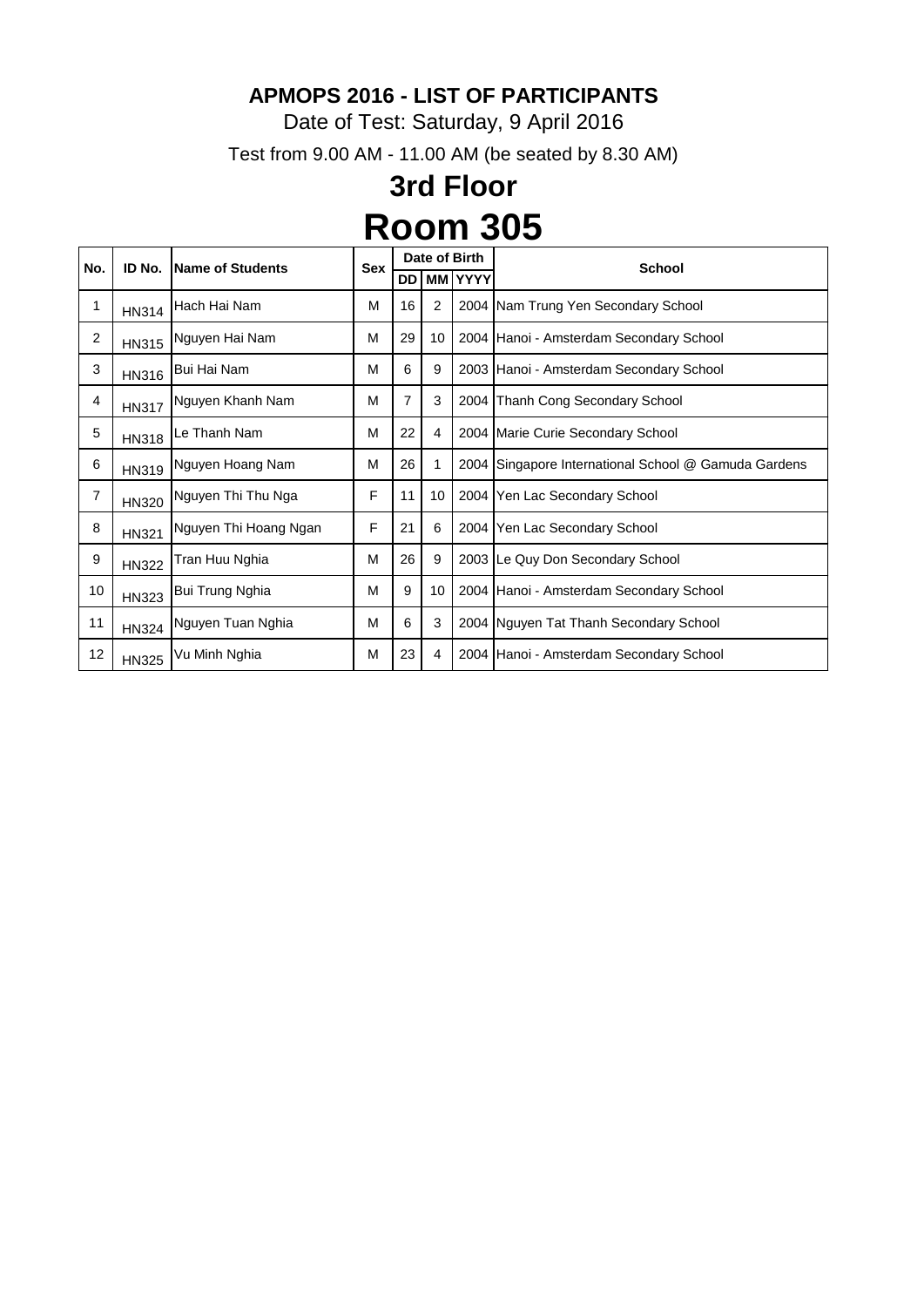Date of Test: Saturday, 9 April 2016

Test from 9.00 AM - 11.00 AM (be seated by 8.30 AM)

| No. | ID No.       | Name of Students        | <b>Sex</b> |       |                  | Date of Birth  | <b>School</b>                                           |
|-----|--------------|-------------------------|------------|-------|------------------|----------------|---------------------------------------------------------|
|     |              |                         |            | DD    |                  | <b>MM YYYY</b> |                                                         |
| 1   | <b>HN326</b> | Nguyen Duc Nghia        | M          | 24    | 5                |                | 2004 Hanoi - Amsterdam Secondary School                 |
| 2   | <b>HN327</b> | Nguyen Minh Nghia       | M          | 27    | 9                | 2004           | Giang Vo secondary school                               |
| 3   | <b>HN328</b> | Le Minh Ngoc            | F          | 30    | $\overline{7}$   |                | 2003 Archimedes Academy                                 |
| 4   | HN329        | Pham Thi Minh Ngoc      | F          | 1     | 4                |                | 2004 Tran Phu Secondary School                          |
| 5   | HN330        | Dao Quang Ngoc          | M          | 29    | 12               |                | 2003 Nghia Tan Secondary School                         |
| 6   | <b>HN331</b> | Tran Le Minh Ngoc       | F          | 28    | 6                |                | 2004 Singapore International School @ Gamuda Gardens    |
| 7   | <b>HN332</b> | Pham Thi Ba Ngoc        | F          | 7     | 12               |                | 2003 Nguyen Ba Ngoc secondary school                    |
| 8   | <b>HN333</b> | Le Vinh Nguyen          | М          | 19    | 9                |                | 2004 Nguyen Tri Phuong Secondary School                 |
| 9   | <b>HN334</b> | Phan Ngoc Tue Nguyen    | F          | 17    | 4                |                | 2004 Nguyen Tri Phuong Secondary School                 |
| 10  | <b>HN335</b> | Nguyen Quang Nguyen     | М          | 11    | 10               |                | 2004 Giang Vo Secondary School                          |
| 11  | <b>HN336</b> | Nguyen Tran Khoi Nguyen | M          | 9     | $\boldsymbol{9}$ |                | 2004 Thanh Cong Secondary School                        |
| 12  | <b>HN337</b> | Tran Viet Phuc Nguyen   | M          | 30    | 9                |                | 2004 Hanoi - Amsterdam Secondary School                 |
| 13  | <b>HN338</b> | Nguyen Dong Nguyen      | M          | 19    | 4                |                | 2004 Hanoi - Amsterdam Secondary School                 |
| 14  | <b>HN339</b> | Dang Gia Nguyen         | М          | $\,6$ | 10               |                | 2003 Nam Tu Liem Secondary School                       |
| 15  | <b>HN340</b> | Le Nguyen               | М          | 14    | 6                |                | 2004   Wellspring Saigon International Bilingual School |
| 16  | <b>HN341</b> | Phan Duy Nguyen         | M          | 10    | $\overline{2}$   |                | 2004 Cau Giay Secondary School                          |
| 17  | <b>HN342</b> | Vu Gia Nguyen           | M          | $\,6$ | $\overline{7}$   |                | 2003 Archimedes Academy                                 |
| 18  | <b>HN343</b> | Ngo Thanh Nhan          | M          | 14    | $\overline{2}$   |                | 2004 Nguyen Khuyen Secondary School                     |
| 19  | <b>HN344</b> | Kim Ngoc Yen Nhi        | F          | 19    | 10               |                | 2004 Yen Lac Secondary School                           |
| 20  | <b>HN345</b> | Vu Hoang Mai Nhi        | F          | 11    | 4                |                | 2004 Cau Giay secondary school                          |
| 21  | <b>HN346</b> | Kieu Ngoc Nhi           | F          | 21    | 9                |                | 2003 Le Quy Don secondary school                        |
| 22  | <b>HN347</b> | Dang Lam Yen Nhi        | F          | 13    | 10               | 2004           | Marie Cuirie secondary school                           |
| 23  | <b>HN348</b> | Nguyen Minh Nhuan       | M          | 12    | 9                |                | 2004 Hanoi - Amsterdam Secondary School                 |
| 24  | HN349        | Nguyen Trang Nhung      | F          | 13    | 8                |                | 2004 Nguyen Sieu Secondary School                       |
| 25  | HN350        | Do Phat                 | M          | 24    | 3                |                | 2004 Tran Phu Secondary School                          |
| 26  | <b>HN351</b> | Nguyen Tien Huy Phong   | M          | 19    | $\overline{2}$   |                | 2004 Chu Van An Secondary School                        |
| 27  | <b>HN352</b> | Nguyen Dinh Phong       | M          | 26    | 3                |                | 2004 Cau Giay secondary school                          |
| 28  | HN353        | Le Pham Hai Phong       | M          | 5     | 11               | 2004           | Giang Vo Secondary School                               |
| 29  | <b>HN354</b> | Vu Duc Minh Phu         | M          | 8     | 6                |                | 2004 Lomonoxop Secondary School                         |
| 30  | HN355        | Nguyen Huu Phuc         | M          | 20    | 11               |                | 2003 Lo River Secondary School                          |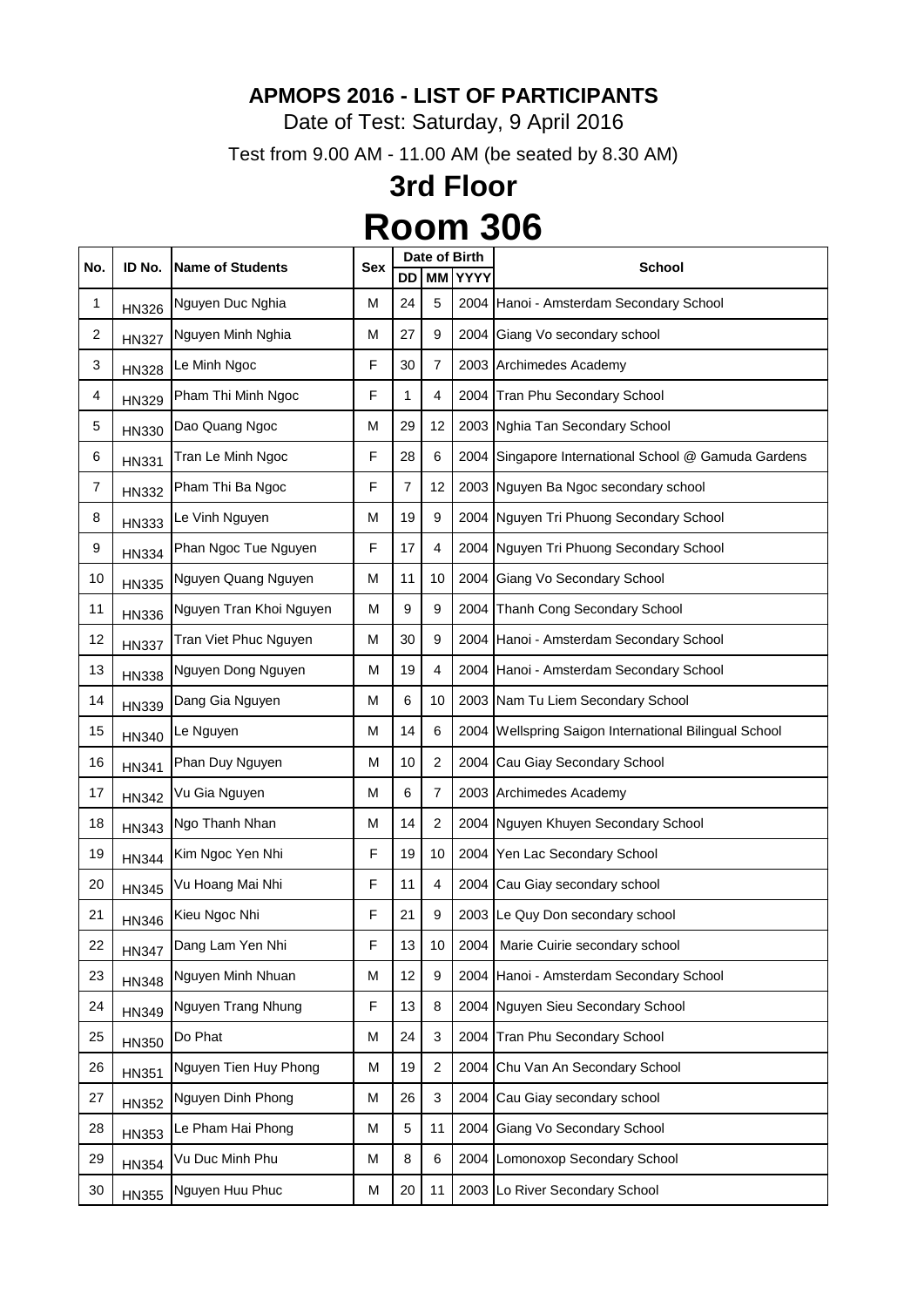Date of Test: Saturday, 9 April 2016

Test from 9.00 AM - 11.00 AM (be seated by 8.30 AM)

| No. | ID No.       | <b>Name of Students</b> | <b>Sex</b> | Date of Birth |           |             | <b>School</b>                               |
|-----|--------------|-------------------------|------------|---------------|-----------|-------------|---------------------------------------------|
|     |              |                         |            | DD            | <b>MM</b> | <b>YYYY</b> |                                             |
| 1   | <b>HN356</b> | Pham Hong Phuc          | M          | 27            | 12        | 2004        | Yen Lac Secondary School                    |
| 2   | <b>HN357</b> | Nguyen Tuan Phuc        | M          | 2             | 6         |             | 2004 Nguyen Sieu Secondary School           |
| 3   | <b>HN358</b> | Luong Ngoc Phuc         | M          | 4             | 1         |             | 2004 Le Quy Don Secondary School            |
| 4   | <b>HN359</b> | Nguyen Le Thien Phuc    | M          | 29            | 8         | 2004        | Tran Dai Nghia Gifted School                |
| 5   | <b>HN360</b> | Nguyen Hoang Phuong     | M          | 30            | 11        | 2004        | Thanh Cong Secondary School                 |
| 6   | <b>HN361</b> | Nguyen Ha Phuong        | F          | 21            | 10        |             | 2003 Nam Trung Yen Secondary School         |
| 7   | <b>HN362</b> | Ho Mai Phuong           | F          | 14            | 8         |             | 2004 Nam Trung Yen Secondary School         |
| 8   | HN363        | <b>Bui Hieu Phuong</b>  | F          | 5             | 11        | 2004        | Yen Lac Secondary School                    |
| 9   | <b>HN364</b> | Le Cao Nhat Phuong      | M          | 27            | 4         | 2004        | Tran Dai Nghia Gifted School                |
| 10  | <b>HN365</b> | Nguyen The Minh Quan    | M          | 23            | 9         | 2003        | Chu Van An Secondary School                 |
| 11  | <b>HN366</b> | Nguyen Viet Chi Quan    | M          | 14            | 12        | 2003        | Thanh Cong Secondary School                 |
| 12  | <b>HN367</b> | Nguyen Anh Quan         | M          | 29            | 3         | 2004        | Yen Lac Secondary School                    |
| 13  | <b>HN368</b> | Pham Anh Quan           | M          | 29            | 5         | 2004        | Tran Phu Secondary School                   |
| 14  | HN369        | Nguyen Anh Quan         | M          | 10            | 5         |             | 2004 Nguyen Sieu Secondary School           |
| 15  | <b>HN370</b> | Pham Hong Quan          | M          | 1             | 4         |             | 2004 Nguyen Sieu Secondary School           |
| 16  | <b>HN371</b> | Tran Ngoc Anh Quan      | M          | 6             | 9         |             | 2003 Nam Tu Liem Secondary School           |
| 17  | <b>HN372</b> | Hoang Minh Quan         | M          | 14            | 8         |             | 2003 Ngo Si Lien Secondary School           |
| 18  | <b>HN373</b> | Duong Dang Minh Quan    | M          | 20            | 6         |             | 2004 Giang Vo secondary school              |
| 19  | <b>HN374</b> | Nguyen Phuc Quan        | M          | 5             | 4         |             | 2004 Giang Vo secondary school              |
| 20  | <b>HN375</b> | Nguyen Pham Minh Quan   | M          | 20            | 4         |             | 2004 Chuyen Tran Dai Nghia Secondary School |
| 21  | <b>HN376</b> | Do Xuan Quang           | M          | 17            | 1         |             | 2004 Archimedes Academy                     |
| 22  | <b>HN377</b> | Ta Dang Quang           | M          | 19            | 10        |             | 2003 Le Quy Don Secondary School            |
| 23  | <b>HN378</b> | Le Ngoc Quang           | M          | 14            | 5         |             | 2004 Tran Phu Secondary School              |
| 24  | <b>HN379</b> | Do The Quang            | M          | 14            | 9         |             | 2004 Tran Phu Secondary School              |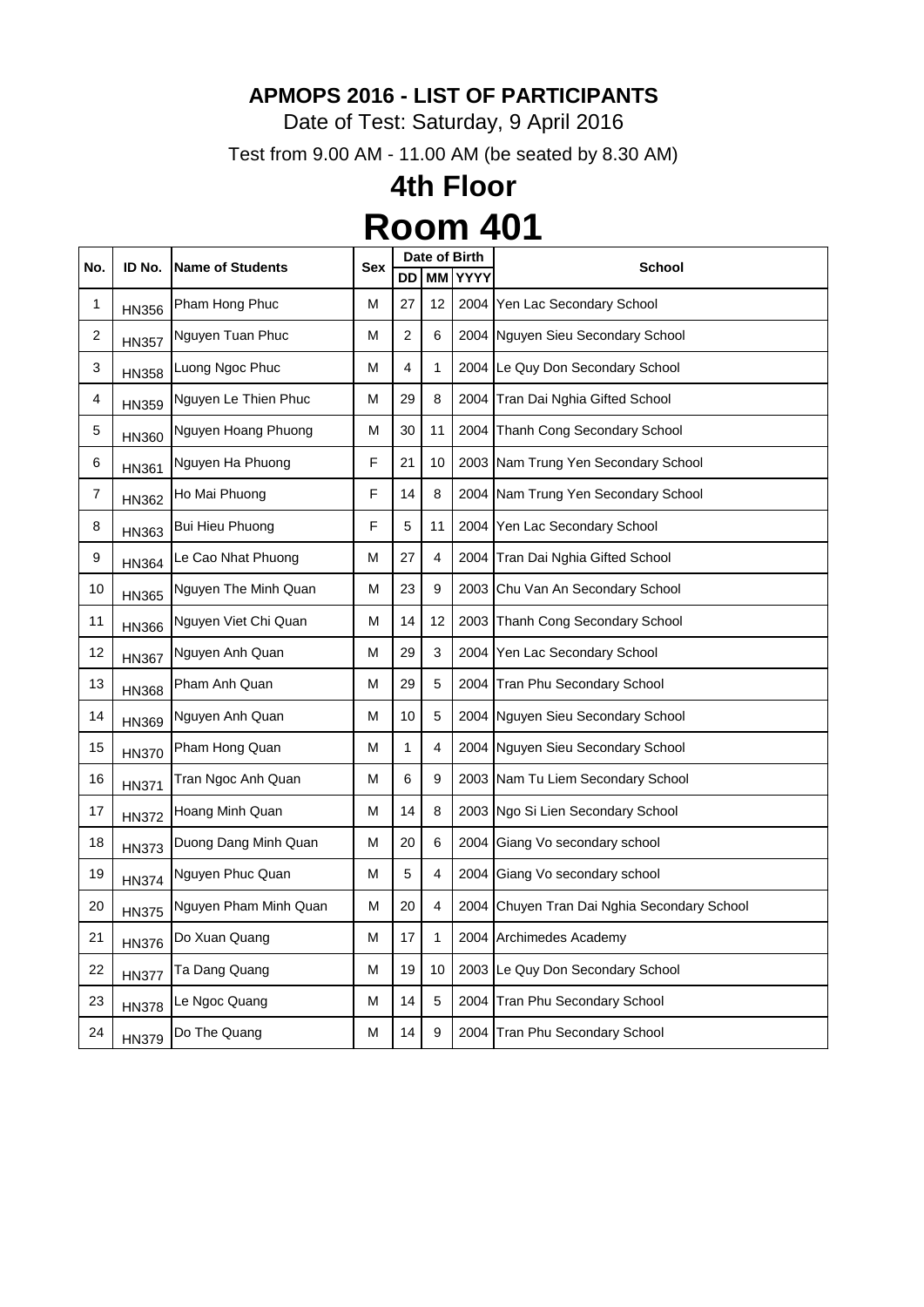Date of Test: Saturday, 9 April 2016

Test from 9.00 AM - 11.00 AM (be seated by 8.30 AM)

|     | ID No.       | <b>Name of Students</b> | <b>Sex</b> | Date of Birth  |                |                | <b>School</b>                           |
|-----|--------------|-------------------------|------------|----------------|----------------|----------------|-----------------------------------------|
| No. |              |                         |            | <b>DD</b>      |                | <b>MM YYYY</b> |                                         |
| 1   | <b>HN380</b> | Phan Huy Quang          | M          | 3              | 1              |                | 2004 Nguyen Sieu Secondary School       |
| 2   | <b>HN381</b> | Hoang Tu Quyen          | F          | 19             | $\overline{2}$ |                | 2004 Le Quy Don Secondary School        |
| 3   | <b>HN382</b> | Pham Tu Quyen           | F          | 27             | 4              |                | 2004 International school AA            |
| 4   | HN383        | Nguyen Tuan Quyen       | M          | 30             | 12             |                | 2004 Yen Lac Secondary School           |
| 5   | <b>HN384</b> | Do Diem Quynh           | F          | 26             | 7              |                | 2003 Doan Thi Diem Secondary school     |
| 6   | <b>HN385</b> | Nguyen Tat Sang         | M          | 22             | 8              |                | 2003 Cau Giay Secondary School          |
| 7   | <b>HN386</b> | Nguyen Bao Son          | M          | 20             | 12             |                | 2004 Hanoi Star Secondary School        |
| 8   | <b>HN387</b> | Dao Thanh Son           | M          | 3              | 1              |                | 2004 Tran Phu Secondary School          |
| 9   | <b>HN388</b> | <b>Bui Thai Son</b>     | M          | 25             | $\overline{2}$ |                | 2004 Nguyen Sieu Secondary School       |
| 10  | <b>HN389</b> | Nguyen Bao Son          | M          | 17             | $\overline{7}$ |                | 2003 Hanoi - Amsterdam Secondary School |
| 11  | HN390        | Nguyen Cong Hoang Son   | М          | 6              | 10             |                | 2003 Hanoi - Amsterdam Secondary School |
| 12  | <b>HN391</b> | <b>Tran Minh Son</b>    | M          | 19             | 3              |                | 2004 Tran Dai Nghia Gifted School       |
| 13  | <b>HN392</b> | Duong Truong Son        | M          | 20             | 9              |                | 2004 Yen Lac Secondary School           |
| 14  | <b>HN393</b> | Nguyen Le Son           | M          | 11             | 11             |                | 2004 Ngo Si Lien Secondary School       |
| 15  | <b>HN394</b> | Nguyen Phan Truong Son  | M          | 29             | 12             |                | 2004 Tran Dai Nghia Gifted School       |
| 16  | <b>HN395</b> | Pho Ha Tue Tam          | F          | 18             | 10             |                | 2004 Lo River Secondary School          |
| 17  | <b>HN396</b> | Nguyen Dac Tam          | M          | 30             | 9              |                | 2003 Cau Giay Secondary School          |
| 18  | <b>HN397</b> | Hoang Duc Tan           | M          | 3              | 3              |                | 2004 Yen Lac Secondary School           |
| 19  | <b>HN398</b> | Nguyen Hoang Minh Thai  | M          | 17             |                |                | 2003 Le Quy Don Secondary School        |
| 20  | HN399        | Do Minh Thai            | M          | 22             | 1              |                | 2004 Vinh Phuc Secondary School         |
| 21  | <b>HN400</b> | Nguyen Huu Thang        | M          | 13             | 9              |                | 2003 Le Quy Don Secondary School        |
| 22  | <b>HN401</b> | Chu Xuan Thang          | M          | 9              | 5              |                | 2004 Le Quy Don Secondary School        |
| 23  | HN402        | Hoang Manh Thang        | M          | $\overline{7}$ | 1              |                | 2004 Yen Lac Secondary School           |
| 24  | HN403        | <b>Bui Duc Thang</b>    | M          | 15             | 10             |                | 2003 Hanoi - Amsterdam Secondary School |
| 25  | HN404        | Ta Duc Thang            | M          | 18             | 10             |                | 2004 Yen Lac Secondary School           |
| 26  | <b>HN405</b> | Le Do Thang             | M          | 17             | 10             |                | 2003 Archimedes Academy                 |
| 27  | <b>HN406</b> | <b>Trinh Quoc Thanh</b> | M          | 26             | $\overline{7}$ |                | 2003 Hanoi - Amsterdam Secondary School |
| 28  | <b>HN407</b> | Nguyen Viet Thanh       | М          | 16             | $\overline{7}$ |                | 2003 Le Quy Don Secondary School        |
| 29  | <b>HN408</b> | Nguyen Tuan Thanh       | M          | 21             | 12             |                | 2003 Le Quy Don Secondary School        |
| 30  | HN409        | Tran Tuan Thanh         | M          | $\sqrt{3}$     | $\,6$          |                | 2004 Le Quy Don Secondary School        |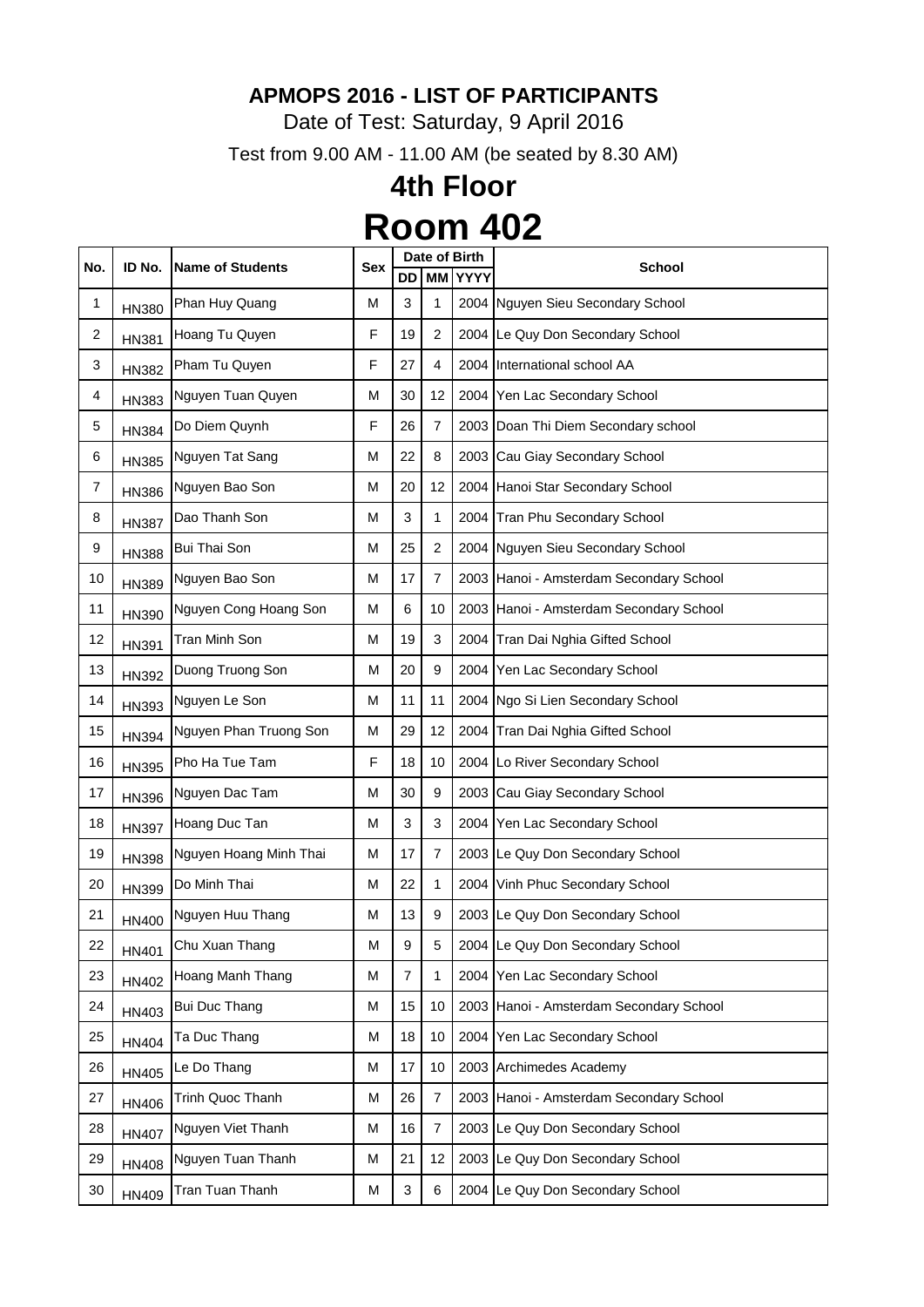Date of Test: Saturday, 9 April 2016

Test from 9.00 AM - 11.00 AM (be seated by 8.30 AM)

|     | ID No.       | <b>Name of Students</b> | <b>Sex</b> | Date of Birth |                |                |                                           |
|-----|--------------|-------------------------|------------|---------------|----------------|----------------|-------------------------------------------|
| No. |              |                         |            | <b>DD</b>     |                | <b>MM YYYY</b> | <b>School</b>                             |
| 1   | HN410        | Hoang Cong Thanh        | M          | 27            | $\overline{2}$ |                | 2004 Nguyen Sieu Secondary School         |
| 2   | HN411        | Nguyen Le Thanh         | M          | 30            | 5              |                | 2004 Nguyen Sieu Secondary School         |
| 3   | HN412        | Vo Ta Thanh             | M          | 30            | 3              |                | 2004 Nam Tu Liem Secondary School         |
| 4   | HN413        | Tri Nguyen Thanh        | M          | 10            | 4              |                | 2004 Tran Dai Nghia Gifted School         |
| 5   | <b>HN414</b> | Le Chi Thanh            | M          | 23            | 12             |                | 2003 Hanoi - Amsterdam Secondary School   |
| 6   | HN415        | Tran Huu Thanh          | М          | 4             | 3              |                | 2004   Hanoi - Amsterdam Secondary School |
| 7   | HN416        | Pham Minh Thanh         | M          | 30            | 10             |                | 2004 Chu Van An Secondary School          |
| 8   | <b>HN417</b> | Vu Linh Thao            | F          | 25            | $\overline{2}$ |                | 2004 Nam Trung Yen Secondary School       |
| 9   | <b>HN418</b> | Phung Thu Thao          | F          | 15            | 4              |                | 2004 Cau Giay secondary school            |
| 10  | HN419        | Le Phuong Thao          | F          | 8             | 1              |                | 2004 Cau Giay secondary school            |
| 11  | <b>HN420</b> | Le Phuong Thao          | F          | 24            | 8              |                | 2004 Tran Phu Secondary School            |
| 12  | <b>HN421</b> | Le Duc Thien            | M          | 21            | 12             |                | 2004 Nguyen Sieu Secondary School         |
| 13  | <b>HN422</b> | Doan Quoc Thinh         | M          | 10            | 1              |                | 2004 Phuong Mai Secondary School          |
| 14  | <b>HN423</b> | Nguyen Vo Toan Thinh    | M          | 3             | $\overline{2}$ |                | 2004 Tran Dai Nghia Gifted School         |
| 15  | <b>HN424</b> | Kieu Duc Thinh          | M          | 19            | 6              |                | 2004 Chu Van An Secondary School          |
| 16  | <b>HN425</b> | Nguyen Duc Thinh        | M          | 24            | 5              |                | 2004 Trung Vuong Secondary School         |
| 17  | <b>HN426</b> | Nguyen Anh Thu          | F          | 18            | 6              |                | 2004 Cau Giay Secondary School            |
| 18  | <b>HN427</b> | Tran Duc Toan           | M          | 25            | 1              | 2004           | Chu Van An Secondary School               |
| 19  | <b>HN428</b> | Nguyen Khanh Toan       | M          | 16            | 2              |                | 2004 Giang Vo Secondary School            |
| 20  | <b>HN429</b> | <b>Bui Son Trang</b>    | F          | 18            | 8              |                | 2003 Hanoi - Amsterdam Secondary School   |
| 21  | HN430        | Tran Vu Thuy Trang      | F          | 19            | $\overline{7}$ |                | 2004 Chu Van An Secondary School          |
| 22  | <b>HN431</b> | Dang Thanh Trang        | F          | 28            | 8              |                | 2004 Tran Phu Secondary School            |
| 23  | <b>HN432</b> | Nguyen Duc Tri          | M          | 6             | $\overline{2}$ |                | 2004 Le Anh Xuan Secondary School         |
| 24  | HN433        | Nguyen Minh Triet       | M          | 25            | 1              | 2004           | Giang Vo secondary school                 |
| 25  | <b>HN434</b> | Nguyen Hoang Trung      | M          | 13            | 9              |                | 2004 Hanoi - Amsterdam Secondary School   |
| 26  | HN435        | Pham Duc Trung          | M          | 24            | 12             |                | 2004 Nguyen Truong To secondary school    |
| 27  | <b>HN436</b> | Nguyen The Trung        | M          | 8             | 9              |                | 2003 Le Quy Don secondary school          |
| 28  | <b>HN437</b> | Ta Anh Trung            | M          | 27            | 10             |                | 2003 Chu Van An Secondary School          |
| 29  | <b>HN438</b> | Nguyen Ha Trung         | M          | 25            | 1              |                | 2004 Kinh Bac International school        |
| 30  | HN439        | Dong Tien Trung         | Μ          | 28            | $\overline{2}$ | 2004           | Nguyen Sieu Secondary School              |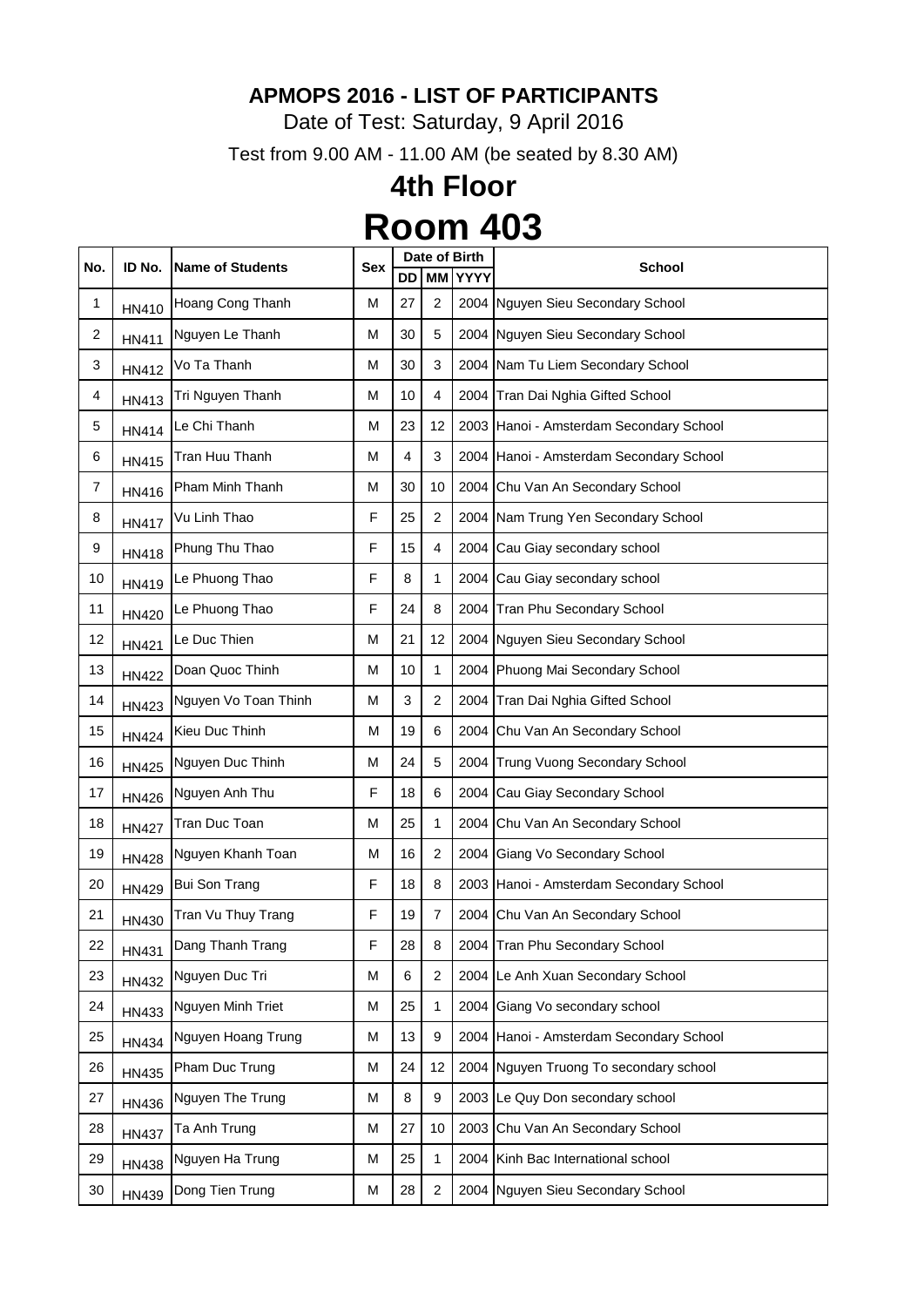Date of Test: Saturday, 9 April 2016

Test from 9.00 AM - 11.00 AM (be seated by 8.30 AM)

| No.            | ID No.       | <b>Name of Students</b> | <b>Sex</b> | Date of Birth |                |         | <b>School</b>                           |
|----------------|--------------|-------------------------|------------|---------------|----------------|---------|-----------------------------------------|
|                |              |                         |            | DD            |                | MM YYYY |                                         |
| 1              | <b>HN440</b> | Dang Minh Trung         | М          | 14            | 1              |         | 2004 Hanoi - Amsterdam Secondary School |
| $\overline{2}$ | <b>HN441</b> | Le Viet Trung           | М          | 17            | 7              |         | 2004 Dai Kim Secondary School           |
| 3              | <b>HN442</b> | Khong Trong Truong      | M          | 5             | 7              |         | 2004 Lo River Secondary School          |
| 4              | HN443        | Nguyen Minh Truong      | M          | 16            | 6              |         | 2004 Lo River Secondary School          |
| 5              | <b>HN444</b> | Nguyen Dinh Hung Truong | М          | 28            | 5              |         | 2004 Kinh Bac International school      |
| 6              | <b>HN445</b> | Chu Huu Dang Truong     | М          | 14            | 12             |         | 2004 Trung Vuong Secondary School       |
| 7              | <b>HN446</b> | Tran Minh Tu            | F          | 6             | 5              |         | 2004 Giang Vo Secondary School          |
| 8              | <b>HN447</b> | Nguyen Huu Tu           | M          | 14            | 2              |         | 2004 Yen Lac Secondary School           |
| 9              | <b>HN448</b> | Vu Hoang Tu             | M          | 11            | 11             |         | 2004 Hanoi - Amsterdam Secondary School |
| 10             | <b>HN449</b> | Nguyen Anh Tu           | M          | 12            | 10             |         | 2003 Archimedes Academy                 |
| 11             | HN450        | Nguyen Minh Tu          | F          | 21            | $\overline{2}$ |         | 2004 Newton Grammar School              |
| 12             | <b>HN451</b> | Le Minh Tuan            | М          | 20            | 11             |         | 2003 Le Quy Don Secondary School        |